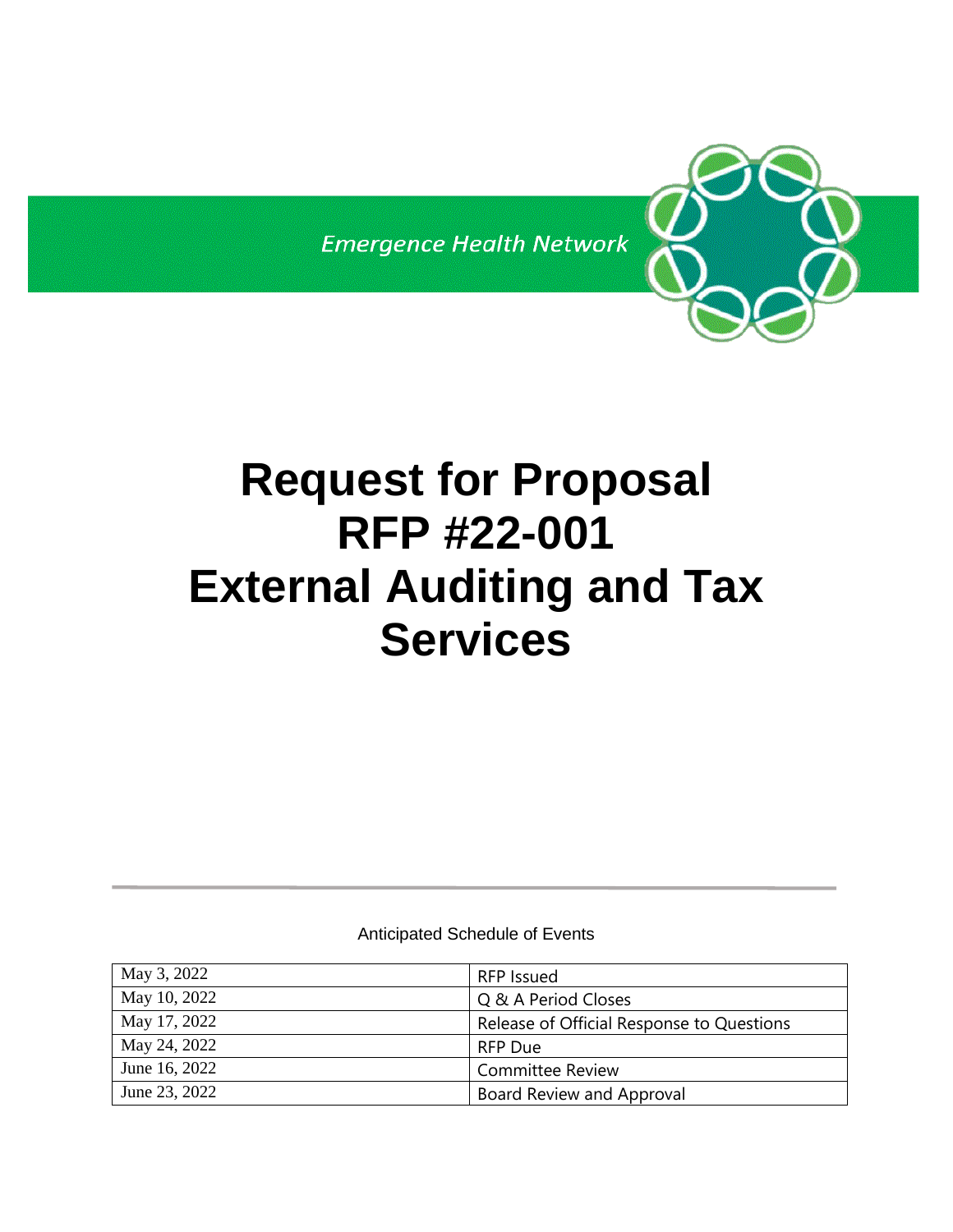

# **REQUEST FOR PROPOSAL RFP #22-001**

# **External Auditing and Tax Services**

# **Prepared for Emergence Health Network**

# **Table of Contents**

#### **I. General Information**

#### **II. Procurement Protocols & RFP Response Package Instructions**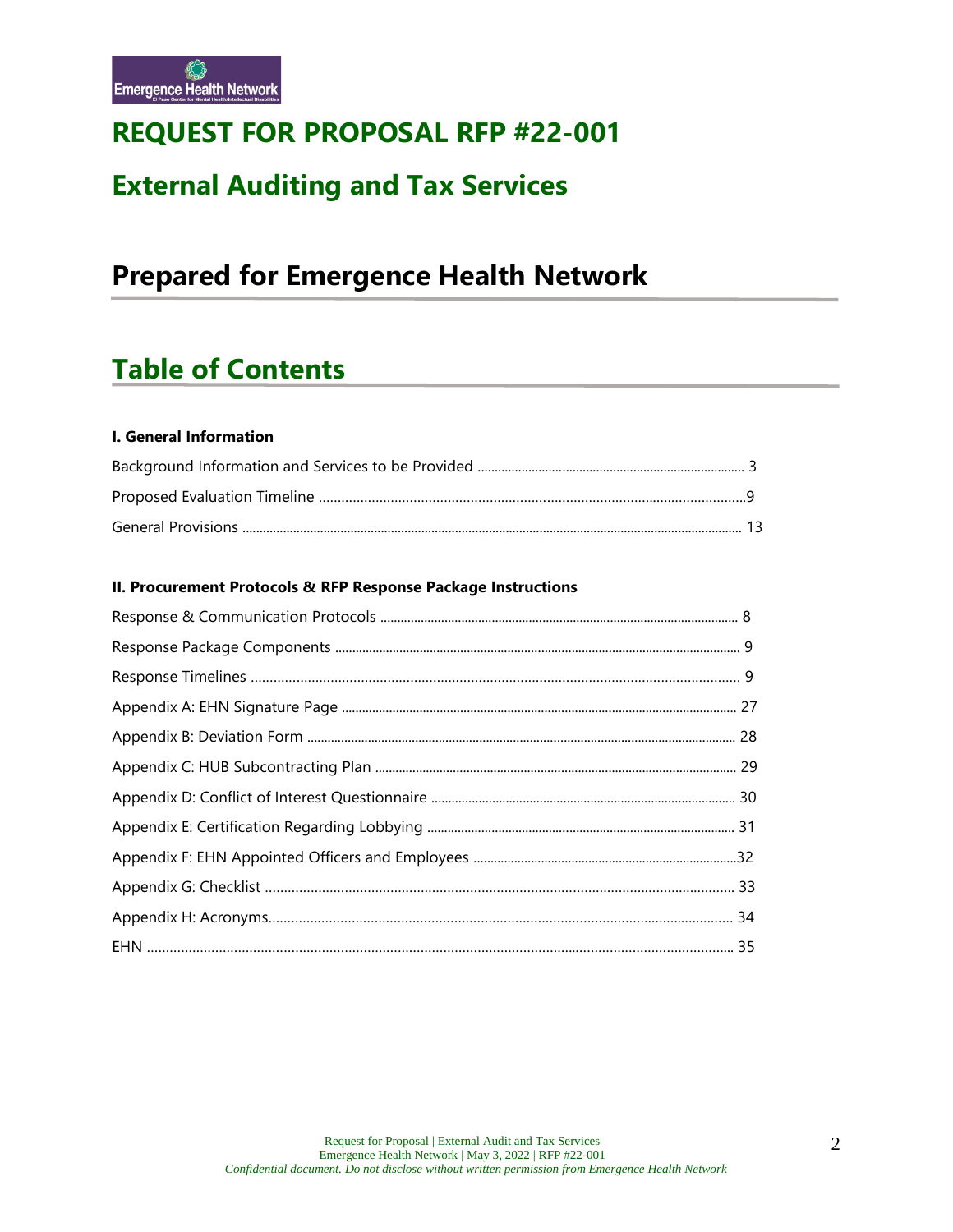# **General Information**

### Emergence Health Network Information

Emergence Health Network (EHN) ("the CENTER") is the Texas Health and Human Services Commission (HHSC) designated Local Mental Health Authority (LMHA) and the Local Intellectual and Developmental Disability Authority (LIDDA), established to plan, coordinate, develop policy, develop and allocate resources, supervise, and ensure the provision of community-based mental health and intellectual and developmental disability services for the residents of El Paso County, Texas.

# Background Information and Services to be Provided

#### MISSION

Emergence Health Network (EHN) ensures superior recovery-based services for mental health, intellectual/developmental disability, and related conditions for the people of El Paso County.

#### VISION

Emergence Health Network will lead behavioral and developmental services in the El Paso region ensuring access to quality services, advocating for a better quality of life, and providing strength, hope, and recovery for persons with mental illness, and intellectual/developmental disabilities, and substance abuse disorders.

#### PHILOSOPHY AND VALUES

- Engage our customers by communicating the benefits of services and recovery
- Celebrate our customers' strengths when participating in services
- Foster hope in every service delivered
- Demonstrate evidence of our customers' successes toward recovery
- Recognize our customers and staff for all achievements made

#### GOALS

- Ensuring Quality
- Improving Access
- Increasing Communications
- Enhancing Resource Development
- Strengthening the Organization

#### BACKGROUND

Auditing requirements for the CENTER are contained in the Guidelines for Annual Financial and Compliance Audits of Community MHMR Centers.

The CENTER is a public entity which was established under the Texas Mental Health and Mental Retardation Act of 1965 and organized under Chapter 534, Title 7 of the Texas Health and Safety Code. This act provided for the creation of local boards of trustees. The CENTER's current board of trustees is appointed by the Commissioners Court of El Paso County, Texas and the El Paso County Hospital District by means of an interlocal agreement to develop and implement community-based mental health and intellectual developmental disability services. The CENTER is governed by an independent board which has the authority to make decisions, appoint the executive director/chief executive officer, significantly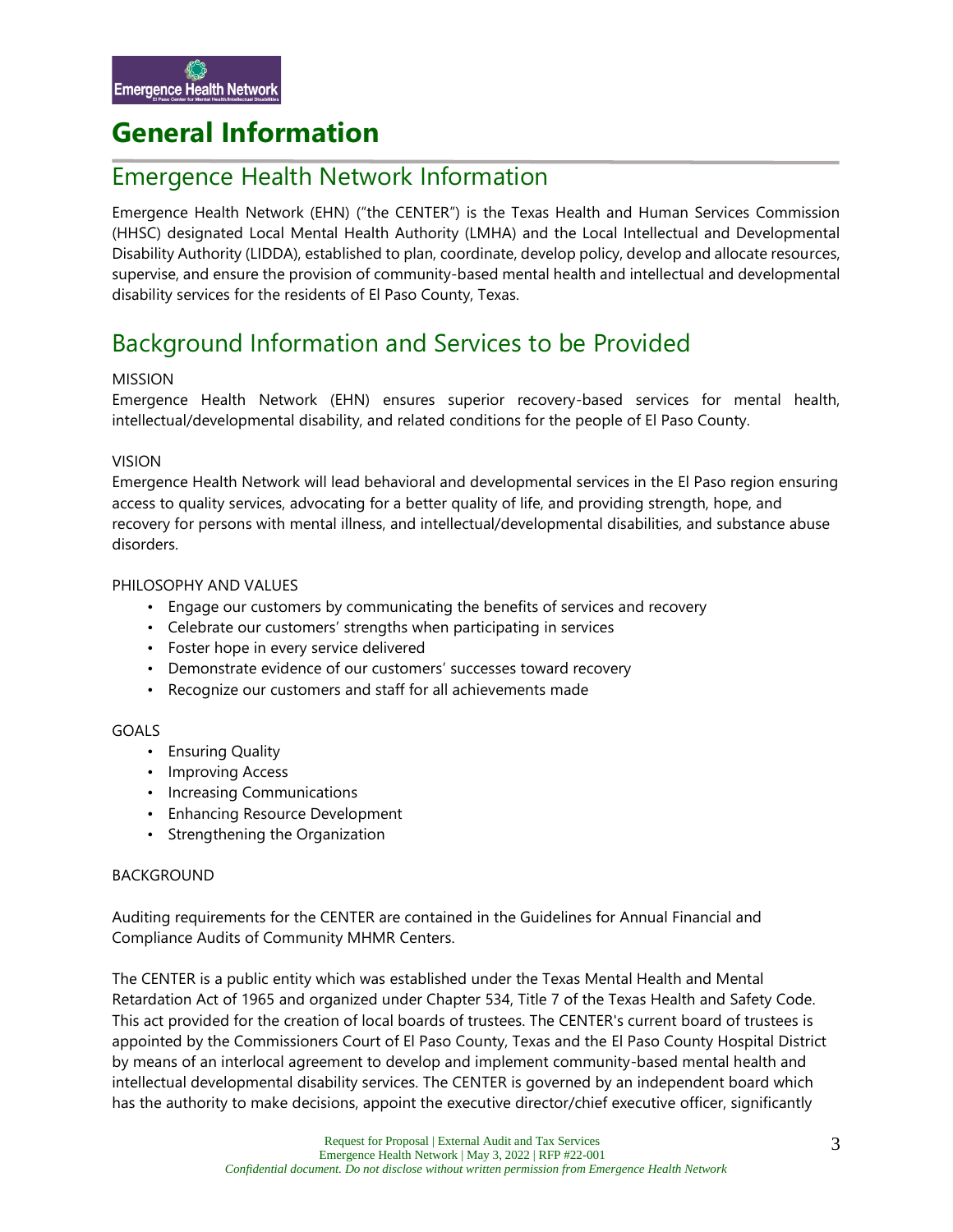influence operations, and has the primary accountability for fiscal matters. The CENTER is not included in any other governmental "reporting entity" as defined by Section 2100, codification of Governmental Accounting and Financial Reporting Standards.

In evaluating how to define the CENTER, for financial reporting purposes, management considers all component units. The decision to include a potential component unit in the reporting entity is made by applying the criteria set forth in GASB Statements No. 14 and 39. Based on these criteria, the CENTER has determined that the following entities are component units of the CENTER.

#### **SUNNYSIDE APARTMENTS, INC.**

Sunnyside Apartments, Inc., a Texas non-profit corporation, was organized in 1979 to purchase and maintain real estate. Sunnyside Apartments, Inc. operates a multi-family property known as Sunnyside Apartments which provides residential living programs for the mentally ill. The CENTER's Board of Trustees appoints the board of trustees for Sunnyside Apartments, Inc. and also has the ability to remove any trustees at will. As a result, the CENTER is financially accountable for Sunnyside Apartments, Inc.

#### **SUN CITY BEHAVIORAL HEALTH CARE**

Sun City Behavioral Health Care (Sun City) was organized as a non-profit corporation in 1999 under the provisions of the Texas Non-Profit Corporation Act. Sun City was organized to: 1) carry out scientific research projects in the public interest in the fields of medical science, medical economics, public health, sociology, and related areas; 2) improve and develop the abilities of individuals and institutions studying, teaching, and practicing medicine; 3) provide delivery of health care to the public, and 4) promote other activities useful in the accomplishment of the foregoing. Sun City was organized with the CENTER as the sole member. Accordingly, the CENTER Board of Trustees is responsible for appointing the entire board of directors for Sun City. Since the CENTER is responsible for the governance of Sun City the financial information for Sun City is included in the CENTER's basic financial statements as a blended component unit in an enterprise fund.

Copies of the CENTER's financial and compliance audits with notes to the Financial Statements are available upon request.

#### OBJECTIVES

#### Annual Audit

One purpose of this RFP is to obtain the services of a public accounting firm for the annual financial and compliance audit for FY22. The organization-wide Annual Audit will encompass the general purpose financial statements, combining statements and other schedules for the CENTER for the fiscal year ending August 31, 2022. The Annual Audit is to be performed in accordance with generally accepted auditing standards, Government Auditing Standards, the Uniform Grant and Contract Management Standards, the Single Audit Act of 1996, OMB Circular A-133, the Guidelines for Annual Financial and Compliance Audits of Community MHMR Centers, and the State of Texas Single Audit Circular.

The financial statement audit component of the Annual Audit is to determine whether (1) the financial statements present fairly the financial position, results of operations, and cash flows in accordance with generally accepted accounting principles, and (2) whether the CENTER has complied with laws and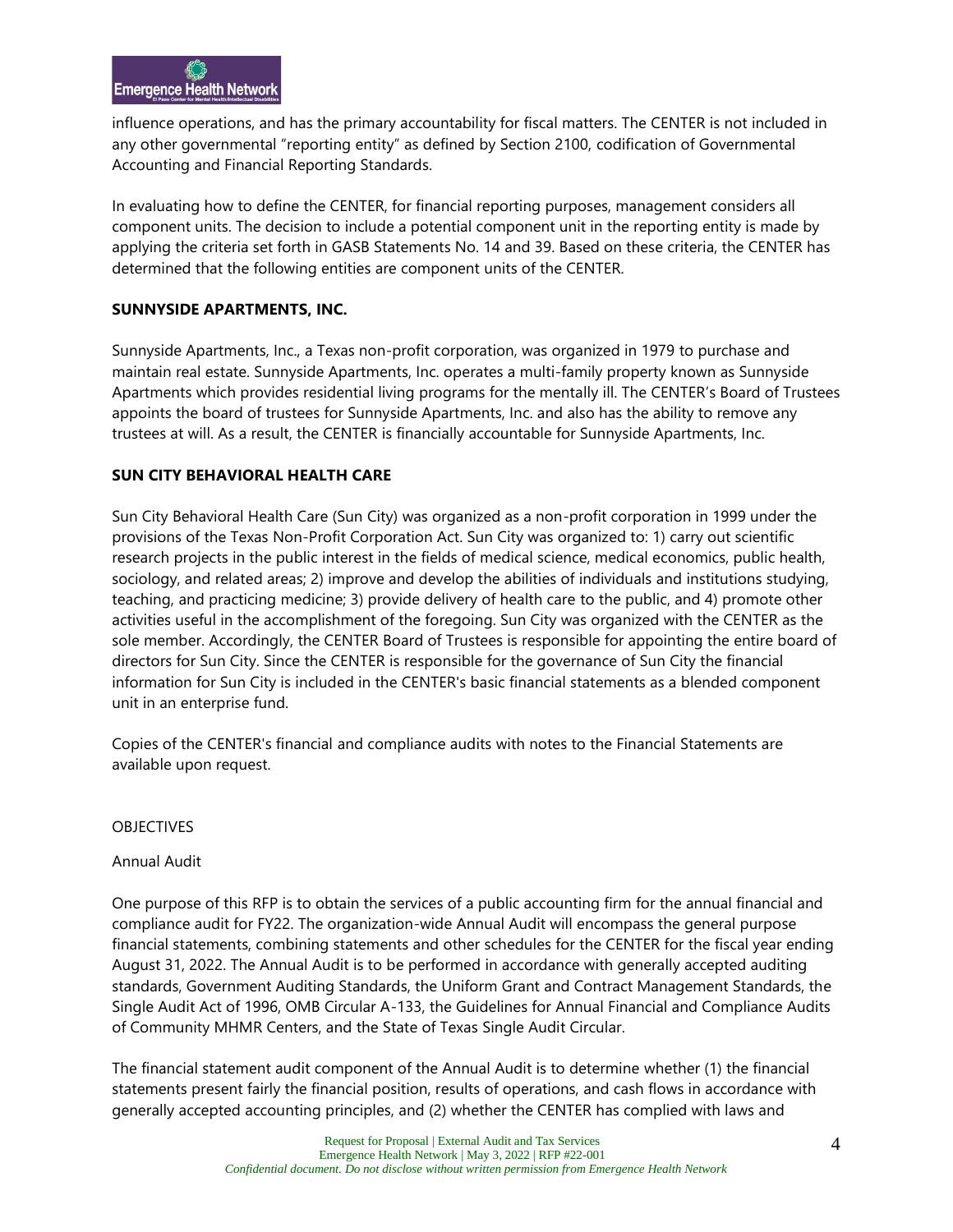regulations for those transactions and events that may have a material effect on the financial statements. The financial related component of the Annual Audit will also include determining whether (1) financial reports and related items are fairly presented, and (2) financial information is presented in accordance with the established or stated criteria.

As a part of the audit of the general-purpose financial statements, the Annual Audit will include obtaining an understanding of the CENTER's internal control structure and identifying any reportable conditions relating to the internal control systems coming to the attention of the auditors. Any reportable condition or material weakness noted during the study and evaluation of internal accounting and administrative controls must be reported to the Board of Trustees and the management of the CENTER.

As a part of the audit of the general-purpose financial statement's component of the Annual Audit, transactions and records pertaining to federal and state programs will be tested for material compliance with applicable federal and state laws, rules, and regulations, and all instances of noncompliance which are required to be reported under Governmental Auditing Standards will be reported to the Board of Trustees and the management of the CENTER.

The compliance audit component of the Annual Audit, commonly referred to as the single audit, subjects to testing all federal and state financial assistance. Federal and state financial assistance must be treated as separate populations for the determination of major programs. Major Type A and Type B financial assistance programs (as defined by the OMB Circular A-133 and the Texas Administrative Code (TAC)) will be tested for compliance with laws and regulations, as well as compliance with specific requirements of the grants or contracts. All instances of noncompliance will be reported to the Board of Trustees and the management of the CENTER.

#### SCOPE

The Annual Audit shall each be performed by a Certified Public Accountant (CPA) licensed by the Texas State Board of Public Accountancy. The CPA shall meet all of the general standards concerning qualifications, independence, due professional care, and quality control as required by GAAS and the Government Auditing Standards. Each Proposer must demonstrate the capability to perform each audit included with its proposal in accordance with generally accepted government auditing standards. Public accounting firms that have performed annual audits for similar entities are encouraged to file a proposal.

A. Technical Component - To describe clearly the public accounting firm's understanding of the work to be performed, the Proposer will (as applicable to the particular audit services that are included within the Proposal):

1. Provide a definition of the term "generally accepted government auditing standards" with clear distinctions between these standards and generally accepted auditing standards for nongovernmental engagements.

2. Explain the Proposer's approaches to performing an annual financial and compliance audit, including the methodology, nature, and extent of audit procedures to be performed; 3. Describe how the approach to performing the audit would be affected if this were a multiyear contract; and

4. Make a statement concerning the independence of the Proposer, including direct and indirect financial interest, and the relationship of the proposed audit team to employees of the CENTER and any of the CENTER's Board of Trustees members.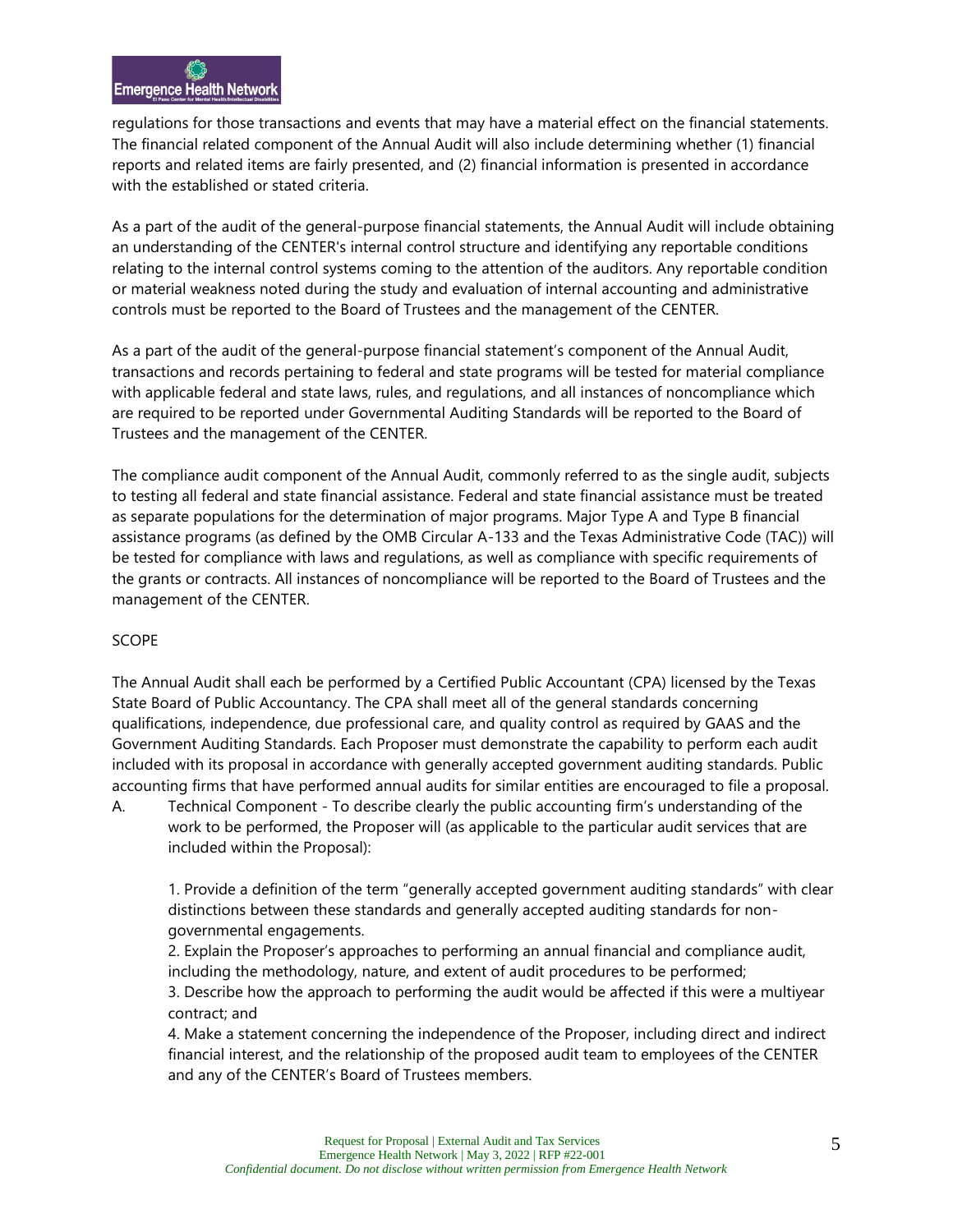B. Management Component - The Proposer will furnish satisfactory evidence of capability to provide, in a professional and timely manner, the services stated in this Request for Proposal. To meet this requirement, the Proposer must:

Performance Standards and Compliance Criteria

1. Provide the name of the external quality control review organization of which the Proposer is a member and the Proposer's length of membership. Also, state the review organization's planned frequency of peer reviews;

2. State whether the firm has received a peer review and whether, in the most recent review, an unqualified report was issued (a copy of the peer review report must be provided to CENTER); 3. State whether the Proposer is a national, regional, or local public accounting firm and whether it has a branch office within El Paso, TX;

4. Provide evidence that the Proposer has experience in performing Community Mental Health/Intellectual Developmental Disability Centers/governmental audits. List current and past audit clients along with the names and telephone numbers of contact persons and the number of years audit services were provided;

5. State whether the Proposer is currently under the terms of a public or private reprimand by the Texas State Board of Public Accountancy and/or licensing boards of other states;

6. Describe the proposed audit team, in terms of job position with Proposer, and whether they are assigned to an office in El Paso, TX;

7. List names of staff member(s) who will direct the overall audit throughout the duration of the engagement as well as those staff members who will be responsible for planning, directing, and conducting substantial portions of the fieldwork or reporting on each audit contained in the proposal. Include educational background of all staff members named and professional licenses held as well as their longevity in years with Proposer and the total number of years of auditing experience;

8. Describe continuing professional education in governmental accounting and auditing received by the proposed audit team during the last two years;

9. Provide the names and qualifications of any needed outside specialists and consultants that will assist the Proposer's staff members;

10. Describe the level of assistance that will be expected from the CENTER accounting personnel;

11. Provide evidence of the ability to comply with the requirements in Sections II and V of this Request for Proposal.

The Proposer shall furnish satisfactory evidence of independence, including direct and indirect financial interest, and the relationship of the proposed audit team to employees of the CENTER and any of the CENTER's Board of Trustees members. To meet this requirement the Proposer must:

Affirmations, Disclosures and Representations

1. Affirm that no employee of the CENTER or the Texas Departments of State Health Services and Aging and Disability Services, and no member of the Center's Board will directly or indirectly receive any pecuniary interest from an award of the proposed contract. If the Proposer is unable to make the affirmation, then the Proposer must disclose any knowledge of such interests; 2. Disclose whether any of Proposer's directors or personnel has either been an employee or an officer of the CENTER within the past two (2) years preceding the date of submission of the proposal. This requirement applies to all personnel, whether or not identified as key personnel. If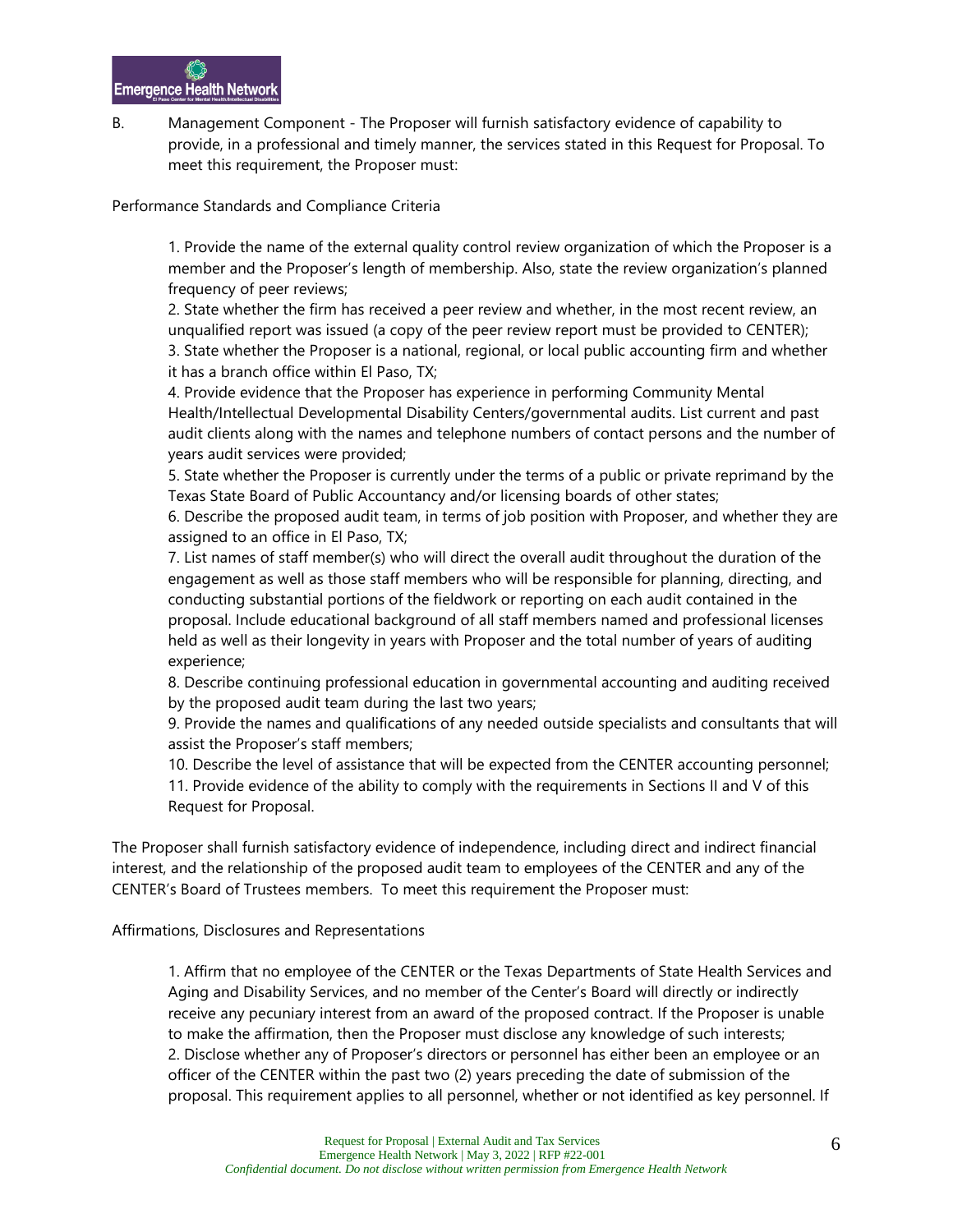such employment has existed, or a term of office served, the Proposer shall state the nature and time of the affiliations as defined. If no such affiliation exists, the Proposer shall so state in the proposal.

3. Affirm that it is currently not held in abeyance from or barred from award of a federal or state contract;

4. Identify any officer or employee of the CENTER who has a financial interest in Proposer or who is related within the second degree of consanguinity or affinity to a person having such financial interest. Such disclosure shall include a complete statement of the nature of such financial interest and the relationship, if applicable. Moreover, the Proposer shall state whether any of its directors or personnel knowingly has had a personal relationship with employees or officers of the CENTER within the past two (2) years. If there is no conflict of interest as defined, the Proposer shall so state in the proposal;

5. Fully and accurately disclose the identity of any employee, officer or other person directly or indirectly involved in the delivery of services who has been convicted of a criminal offense related to any state or federally funded program;

6. Affirm that no former employee or officer of the Texas Health and Human Services Commission or the CENTER directly or indirectly aided or attempted to aid in procurement of the Proposer's service;

7. Give the CENTER a franchise tax certification and provide the payments are current;

8. Provide certification of HUB, MBE and/or WBE in the event Proposer wishes to be considered as such;

9. Affirm that the Proposer and each of the individuals working on the particular audit services are independent in fact and appearance as defined in the applicable Government Auditing Standards and AICPA Code of Professional Conduct.

The Affirmations, Disclosures, and Representations Form in Attachment A must be completed. If the Proposer is unable or unwilling to make the above affirmations, then the Proposer must so state. In such a case, the Proposer must disclose any knowledge of such existing interests. See Attachment B for Key Person List.

#### C. Task/Activity Plan

The proposer will specify time lines and sequence for audit procedures, and names of staff to be assigned.

D. Engagement Letter

The Proposer will provide a complete audit engagement letter for every year of audit.

E. Other

Federal 1120 and Texas Franchise tax returns for Sun City Behavior Health Care as well as the 990-N taxexempt organization for Sunnyside Apartments, Inc

Prepare Financial Statements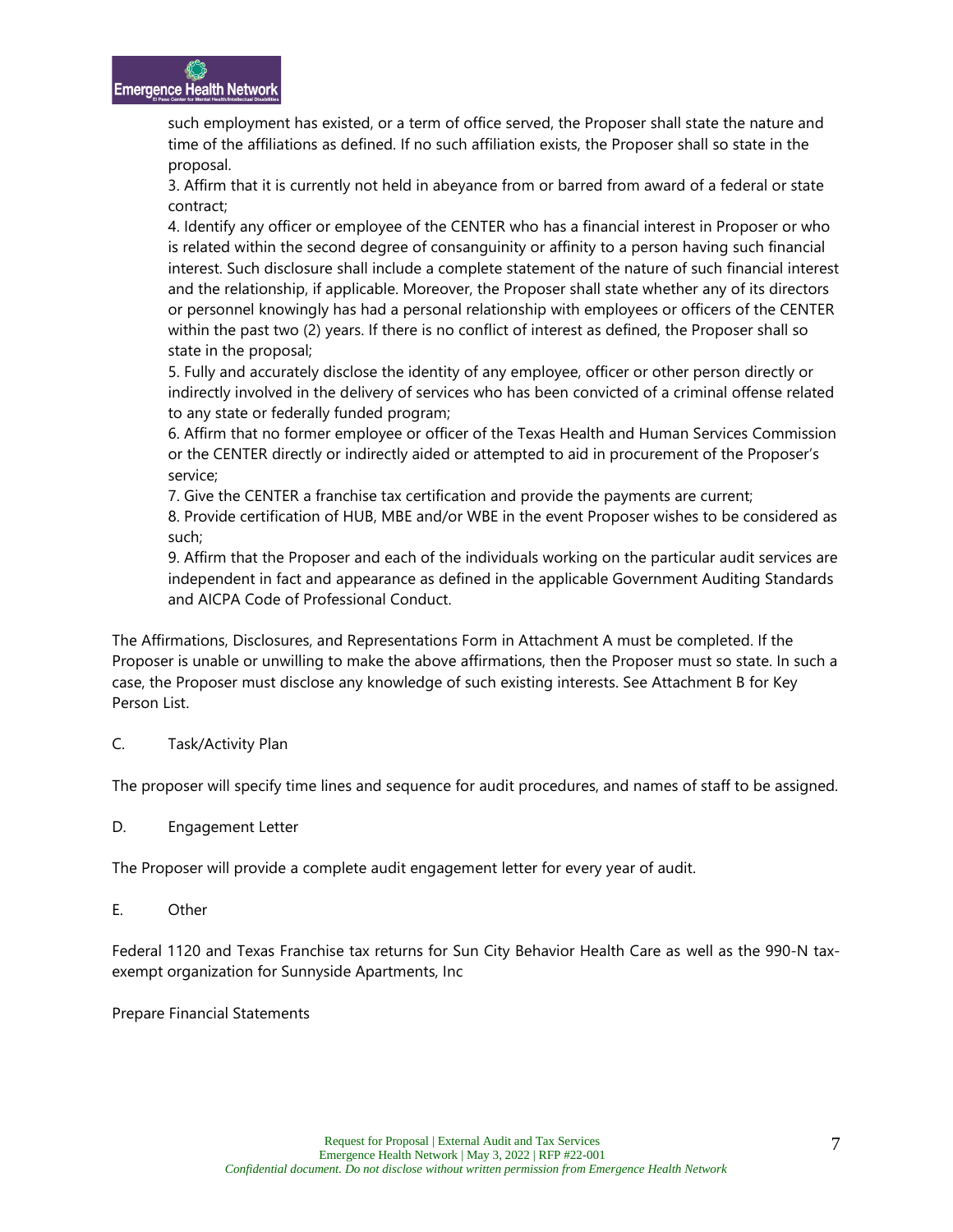

## **Procurement Protocols & RFP Response Package Instructions**

#### **Notice to Interested Parties**

Sealed Proposals, if mailed please mail to: Emergence Health Network, Attention: Purchasing Department, 201 E. Main Suite 600, El Paso, Texas 79901 on May 24, 2022, before 3:00 P. M. Mountain Standard Time ("Submission Deadline") Proposals can also be emailed; email attachments shall not exceed 150 MB per email. Email to: [RFP@ehnelpaso.org](mailto:RFP@ehnelpaso.org) prior to Submission Deadline.

Corporate address: EMERGENCE HEALTH NETWORK 201 E. Main Suite 600 El Paso, TX 79901 (915) 887-3410 Fax: (915) 351-4703 Attention: Purchasing Department

Proposals must be in a sealed envelope and the subject line of the email must state:

#### **"External Audit and Tax Services RFP 22-001"**

#### Response & Communication Protocols

Do not contact the requesting department. Any questions or additional information required by interested vendors must be emailed to: [bidquestions@ehnelpaso.org](mailto:bidquestions@ehnelpaso.com) before 3:00 P.M. MST May 10, 2022 ("Q & A Period Closes") Solicitation number and title must be on the "Subject Line" of the email. Attempts to circumvent this requirement may result in rejection of the proposal as non-compliant.

Any changes in the specifications will be posted on the EHN website as an addendum. It shall be the Proposer's responsibility to check the website prior to the due date/opening to verify whether any addendums have been posted. Website: [www.emergencehealthnetwork.org;](http://www.emergencehealthnetwork.org/) Procurement.

In order to remain active on the Emergence Health Network Vendor list, each vendor receiving this proposal must respond in some form. Vendors submitting proposals must meet or exceed all requirements herein. Vendors not responding to the request must submit their reason in writing to the Emergence Health Network.

Responses must follow the prescribed format detailed in this section in order to be accepted.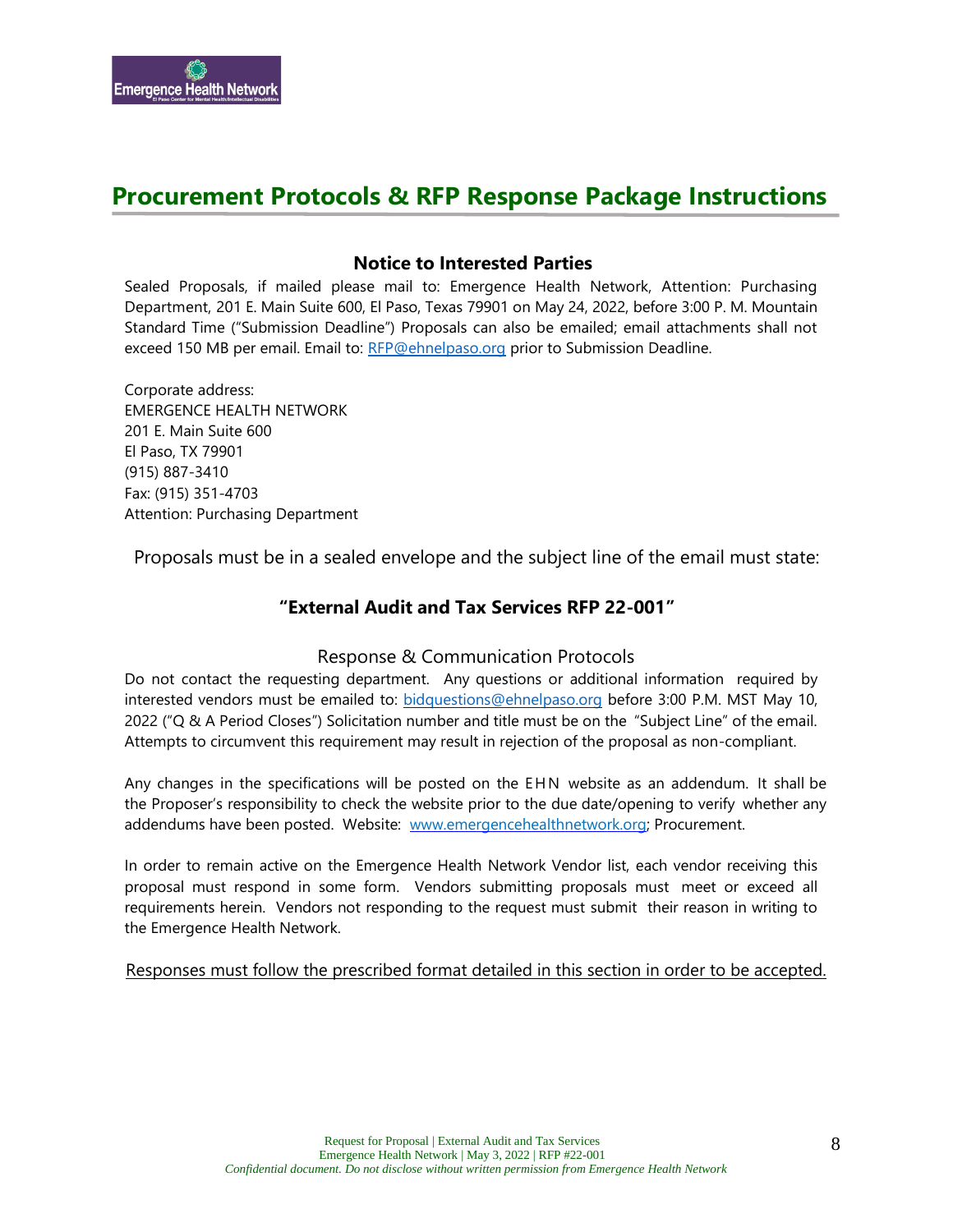## Response Package Components

Proposals should be prepared as simply and economically as possible while providing straight-forward and concise delineation of the Proposer's capabilities to satisfy the requirements of the RFP. Technical literature about the Proposer's experience and qualifications may be included. However, emphasis should be on completeness and clarity of content. In order to expedite the evaluations, it is essential that specifications and instructions contained in this document be followed as closely as possible.

### RFP Timeline

| May 3, 2022   | RFP Issued                                |
|---------------|-------------------------------------------|
| May 10, 2022  | Q & A Period Closes                       |
| May 17, 2022  | Release of Official Response to Questions |
| May 24, 2022  | <b>RFP Due</b>                            |
| June 16, 2022 | <b>Committee Review</b>                   |
| June 23, 2022 | Board Review and Approval                 |

# Organizations and Format

Proposers need to organize their proposals as defined below to ensure consistency and to facilitate the evaluation of all responses. All the sections listed below must be included in the proposal, in the order presented, with the Section Number listed.

- Transmittal Letter and all other Required Forms.
- Summary of Proposal
- Pricing
- Appendix A: EHN Signature Page
- Appendix B: Deviation Form
- Appendix C: HUB Subcontracting Plan
- Appendix D: Conflict of Interest Questionnaire
- Appendix E: Certification Regarding Lobbying
- Appendix F: EHN appointed officials and employees
- Appendix G: Solicitation Checklist
- Appendix H: Acronyms

#### Responses to this RFP must include the following components:

#### TRANSMITTAL LETTER

In Section II of the proposal, the Proposer must submit a transmittal letter that accomplishes the following:

- Identifies the Proposer.
- A commitment by the company to provide the services required by EHN.
- States the proposal is firm and effective until the effective date of the plan.
- Is signed by a person legally authorized to bind the Proposer to the representations in the response. In the case of a joint proposal, each Proposer must sign the transmittal letter.
- The proposer shall provide a statement of expertise, qualifications and experience in performing a targeted similar task.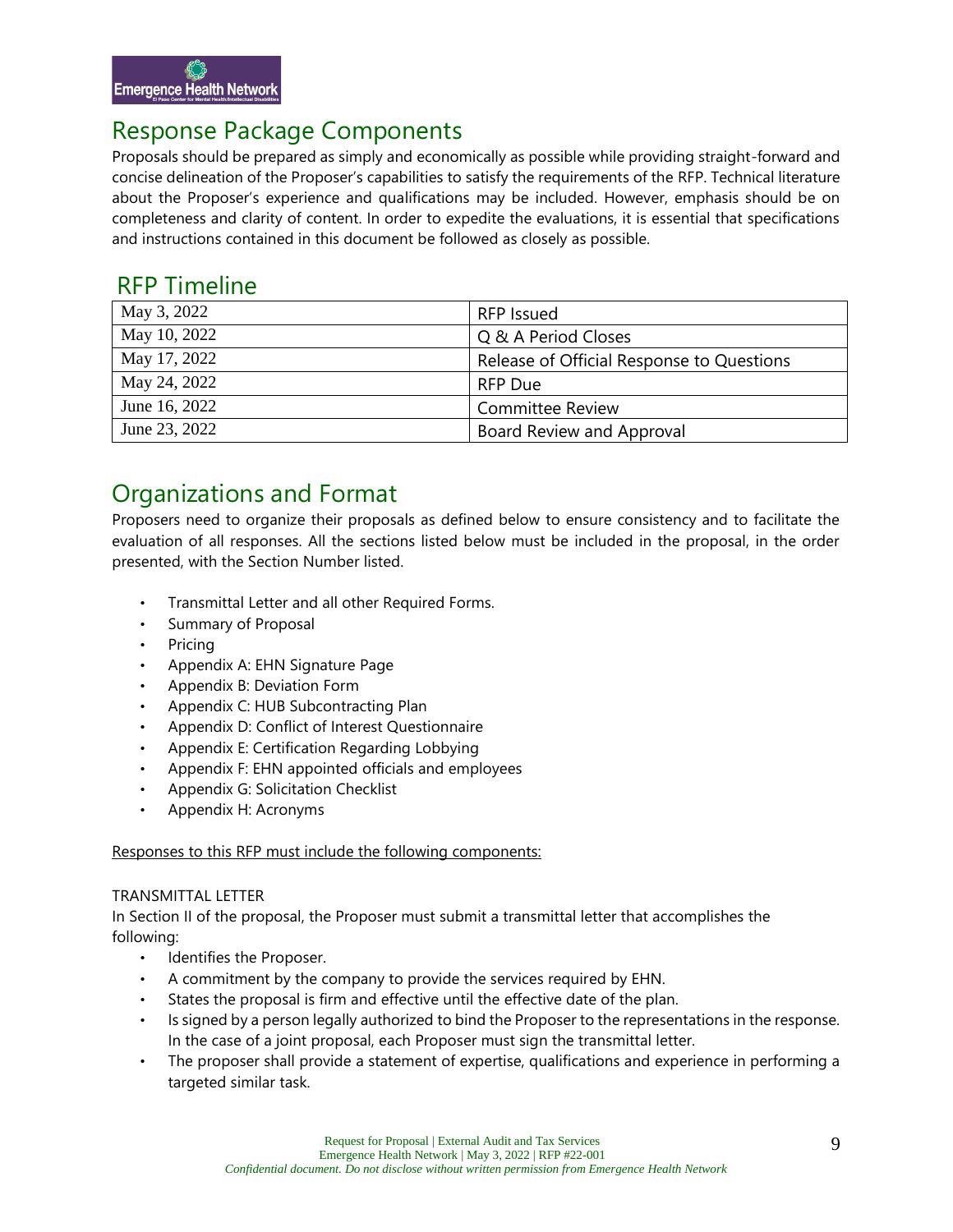

- Include a statement of acceptance of the terms and conditions of the contract resulting from this RFP.
- If a Proposer takes exception to any of the proposed benefits, terms and conditions stated in this RFP, those exceptions must be noted in the appropriate section of the response.

#### SUMMARY OF PROPOSAL

- A brief statement as to why the provider is uniquely qualified to provide requested services to EHN.
- A brief summary highlighting the most important points of this proposal.
- Detail your company's overall qualification and abilities to handle the specific items addressed in the response section of this RFP.
- Along with narrative detailing the qualifications of your company, please list the qualifications, physical location, and background of the personnel who will be directly involved with this account.
- Provide a statement that criminal background checks have been conducted, or will be conducted prior to the start of services, on all employees who will be working on the EHN account. It shall be the provider's responsibility to provide for the safety of workers and the public in compliance with the requirements of insurance and public health and safety. Emergence Health Network requires all workers on-site to have a company badge and to sign in at each facility they are performing work at. A State level background check with the Texas Department of Public Safety to also include Sex offender and fingerprinting data must be completed and turned into the Department of Human Resources prior to working on EHN sites. EHN has the right to remove workers who are not in compliance with these safety requirements.
- If applicable provide a list of all your current group health governmental clients along with contact, number of employees, and years of service.
- If applicable proposer must disclose if it is involved in any current or pending litigation. Disclosure will NOT be grounds for automatic disqualification of Offeror; however, failure to disclose will be grounds for termination and seeking of remedies allowed by law or equity
- Technical Information and infrastructure requirements In this section, Emergence Health Network is looking for detailed technical information about your software solution, as well as the infrastructure requirements needed to successfully deploy your application. Please detail the hardware, network, and communication infrastructure requirements and third-party software needed to support your application, as well as any other technical information you deem necessary to understand how to fully deploy and support your application.

#### OPTIONAL FEATURES, PRODUCTS, AND SUPPLEMENTAL SERVICES

Respondents are encouraged to submit and describe in detail in their Offer optional features, products or services that would benefit EHN but are not part of the minimum requirements of this RFP. Optional features, products, and services, may include additional training, additional maintenance, perpetual software licenses, increased service levels, alternative pricing options, etc. In its Offer, Respondent must describe with specificity any proposed optional features, products, or services. For pricing associated with optional items that exceed the minimum requirements of this RFP, Respondent must include the line item cost associated with each proposed optional feature, product, or service on a separate Pricing Worksheet titled "Optional Features, Products, and Services".

#### INSURANCE COVERAGES

Proposers must have insurance coverages as noted elsewhere in this RFP. Certificates of insurance must be provided immediately after notice of award or include with the RFP.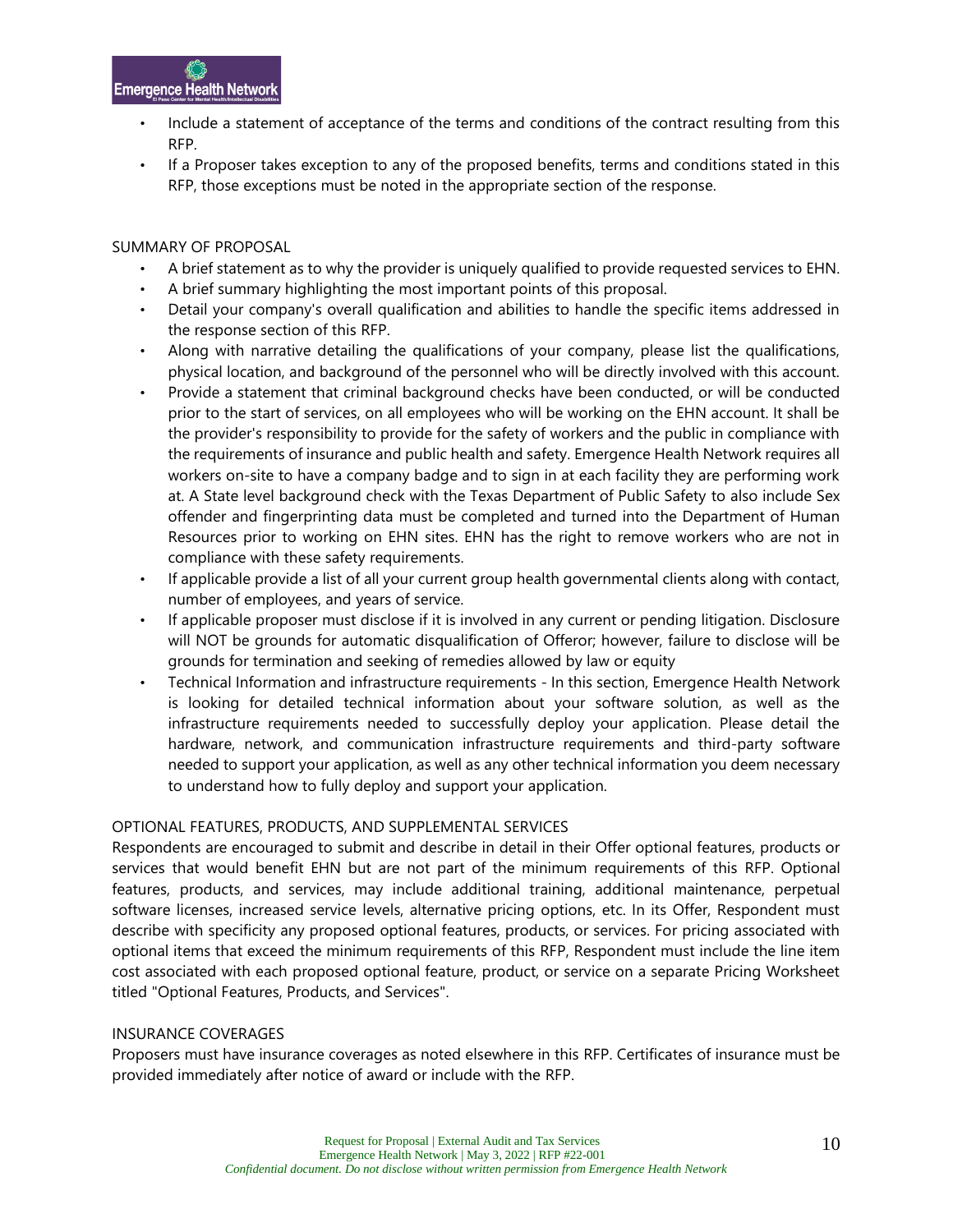#### FINANCIAL CONSIDERATION

Include a copy of your latest annual report, financial statement, or other comparable documentation. As evidenced by the financial information requested of each contractor, indication that the contractor, or contractors, are financially stable and able to provide related services in its entirety.

#### QUALITY ASSURANCE

EHN reserves the right under 34 Texas Administrative Code (TAC), §20.509 to evaluate and report vendor performance. EHN may evaluate the contractor's performance based on:

- a. Information prepared by EHN in planning the procurement that assessed the need for the purchase together with the specifications for the good or service and the criteria to evaluate the responses resulting in an award and contract;
- b. Compliance with the material terms of the contract;
- c. Ability to correct instances of contractual non-compliance; and
- d. Other evaluation criteria as deemed necessary.

#### CUSTOMER REFERENCES

Provide a minimum of three (3) customer references similar to the goods or services sought under this RFP. References from at least three (3) different individuals are required to satisfy the requirement above. Contractor shall submit with this proposal a list of at least three (3) references that pertain to this type of service or similar project performed by the firm, preferably for government agencies. Include the name of the firm, the name of the representative, address, telephone number, email address.

NOTE: EHN will not accept late references or references submitted by any means other than that which is described above. EHN will not review more than the number of required references indicated above.

EHN reserves the right to confirm and may consider clarification responses in the evaluation of references. EHN is under no obligation to clarify any reference information.

#### TERM

The agreement for services shall be for the term of three (3) years, commencing from the date the agreement is approved by the Emergence Health Network Board of Trustees, subject to certain conditions, with the ability to extend the agreement for up to two (2) additional one (1) year terms at EHN's sole discretion.

#### PROPOSAL PRICING

Pricing shall be itemized for all items requested in this proposal. Brief notes referencing specific line items may be included, if necessary, for an explanation. EHN will select and award the products and services that best meet its needs. Contractor Proposal Form and Acknowledgement Form as required herein.

#### PAYMENTS AND DISCOUNTS

Successful Respondent shall include in proposal a payment schedule in accordance to Pricing Worksheet and the contract resulting from this RFP.

Successful Respondent at any time during the term of the contract provides a discount on the final contract costs, Successful Respondent will notify EHN in writing ten (10) calendar days prior to effective date of discount. Respondent must describe in its Offer with specificity the early payment discount offered and the discount percentage that would apply to EHN's early payment.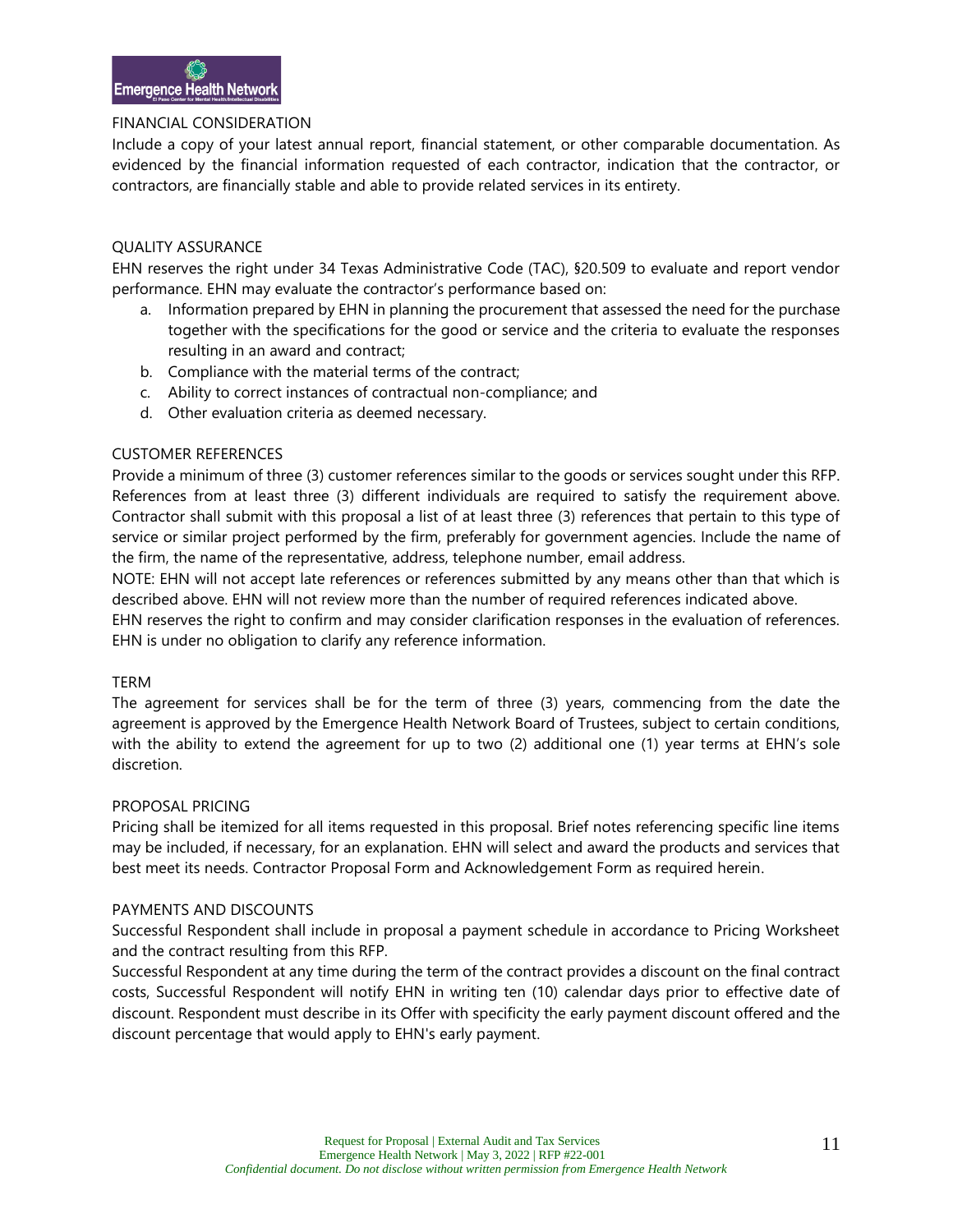#### REVIEW PROCESS

This RFP is not intended to favor any vendor. It is solely designed to provide the best value to EHN in meeting organizational needs. EHN may evaluate RFP responses of all or any individual category as many times as deemed necessary by the Evaluation Committee. After an initial evaluation of RFP responses, a short list of competitive proposers will be determined and further discussions/interviews, as deemed necessary by EHN, with the proposers in this competitive range. After discussions/interviews with Proposers in the final competitive range, EHN will negotiate final pricing and schedules for the services and will make a recommendation to the Chief Financial Officer, who will, in turn, present the recommendation to the CEO and the Emergence Health Network Board of Trustees.

#### EVALUATION CRITERIA

#### **Phase 1- Initial Scoring**

#### • **Technical Criteria- Category Weight 50%**

- Auditing experience in Community MHMR Centers
- Auditing experience in government entities
- Comprehensiveness of the audit work plan
- **Background of the Firm – Category weight 50%**
	- Characteristics of the staff, including consultants to be assigned to the audit
	- **•** Qualifications of supervisory personnel, consultants, and the field audit team
	- Years and types of experience

EHN will then select 3 vendors with the highest overall scores to Phase 2.

#### **Phase 2 – Final Scoring**

#### • **References- Category Weight 40%**

- Evaluation of this category will be based on:
	- **a.** The submission of at least three (3) verifiable customer references for whom the responder has performed projects of a similar type, size and scope.

**b.** Verification that Respondent possess sufficient knowledge and skills as required in the Scope of Work, experienced in delivering goods/services of similar scale and complexity, and there are human resources available that can provide feedback on Respondent's past or current level of performance.

#### • **Cost Estimate- Category Weight 60%**

Evaluation in this category will be based on the total cost of services performed including all assessments, testing, reporting Respondents must submit price as outlined in the RFP. Proposals will be "normalized" to a common scope of work for evaluation purposes. Respondents providing the best cost and discount will be given the highest available score in this category; next ranked Respondents will be proportionately ranked accordingly.

#### BEST AND FINAL OFFER (BAFO)

EHN reserves the right to return to the Offeror(s) remaining in the competitive range to request a BAFO proposal based on one or more components of the initial proposal. The BAFO request may warrant additional discussion. These criteria will be explained at the time best and final Proposals are requested. Although discussions and BAFOs may take place, Offerors are encouraged to provide their best offer/proposal initially and not anticipate discussions to make their best offer/proposal.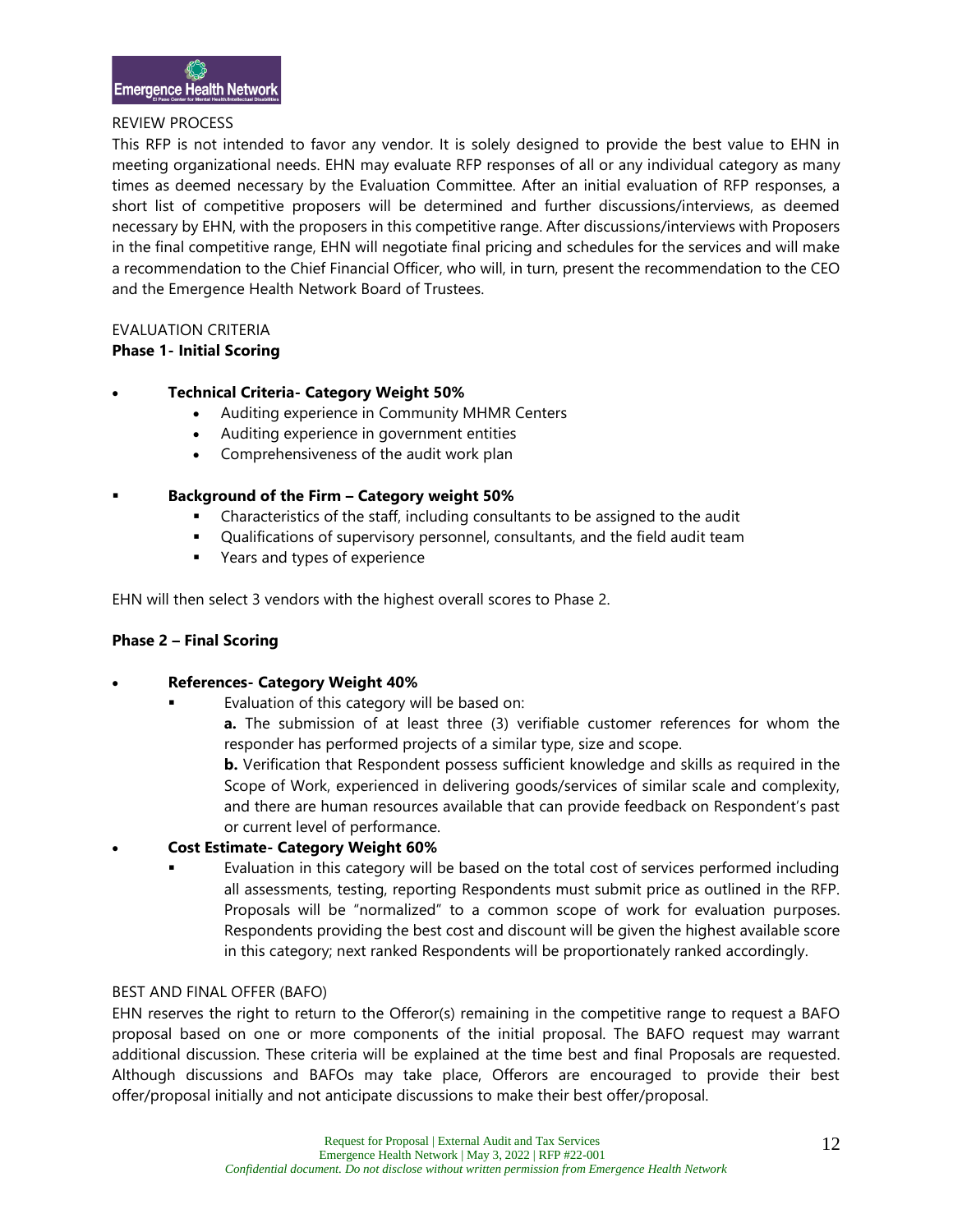### General Provisions

These General Provisions are considered standard language for all EHN proposals and RFP/IFB documents. If any "specific proposal requirements" differ from the General Provisions listed here, the "specific proposal requirements" shall prevail.

#### 1. RFP PACKAGE

The proposal, general and special provisions, drawings, specifications/line-item details, contract documents and the proposal sheet are all considered part of the proposal package. Proposals must include all forms provided by EHN, completed in their entirety and signed by an authorized representative by original signature. Any individual signing on behalf of the proposal expressly affirms that he or she is duly authorized to tender this proposal and to sign the proposal sheet/contract under the terms and conditions in this proposal. Proposer further understands that the signing of the contract shall be of no effect unless subsequently awarded and the contract properly executed by the CEO. All figures must be written in ink or typed. Figures written in pencil or with erasures are not acceptable. However, mistakes may be crossed out, corrections inserted and initialed in ink by the individual signing the proposal. Changes must also be made to any electronic copies submitted. If there are discrepancies between unit prices quoted and extensions, the unit price will prevail. Each proposer is required to thoroughly review this entire proposal packet to familiarize themselves with the proposal procedures, the plans, and specifications for the requested work as well as the terms, and conditions of the contract the successful proposer will execute with EHN.

#### 2. COMPETITIVENESS AND INTEGRITY

To prevent biased evaluations and to preserve the competitiveness and integrity of such acquisition efforts, proposers are to direct all communications regarding this proposal to the bidquestions@ehnelpaso.org or assigned designee, unless otherwise specifically noted.

An authorized person from the submitting firm must sign all proposals. The signature acknowledges that the proposer has read the proposal documents thoroughly before submitting a proposal and will fulfill the obligations in accordance to the terms, conditions, and specifications.

Please carefully review this Request for Proposal. It provides specific information necessary to aid participating firms in formulating a thorough response.

#### 3. PROPOSER'S RESPONSIBILITY

The preferred proposer will:

- Demonstrate continuous operation of their business for services requested under this RFP for a minimum of 3 years;
- **•** Demonstrate adequate financial resources or the ability to obtain such resources as required;
- Be able to comply with all federal, state, and local laws, rules, regulations, ordinances and orders that may be required in performing the services requested under this RFP;
- Demonstrate a satisfactory record of performance for the services requested under this RFP; and
- Demonstrate a satisfactory record of integrity and ethics.

#### 4. REJECTION/DISQUALIFICATION OF PROPOSALS

EHN reserves the right to: (1) Reject any or all proposals in whole or in part received by reason of this RFP and may discontinue its efforts in seeking proposals or execution of a resulting contract for any reason or no reason whatsoever. EHN reserves the right to accept or reject all or any part of the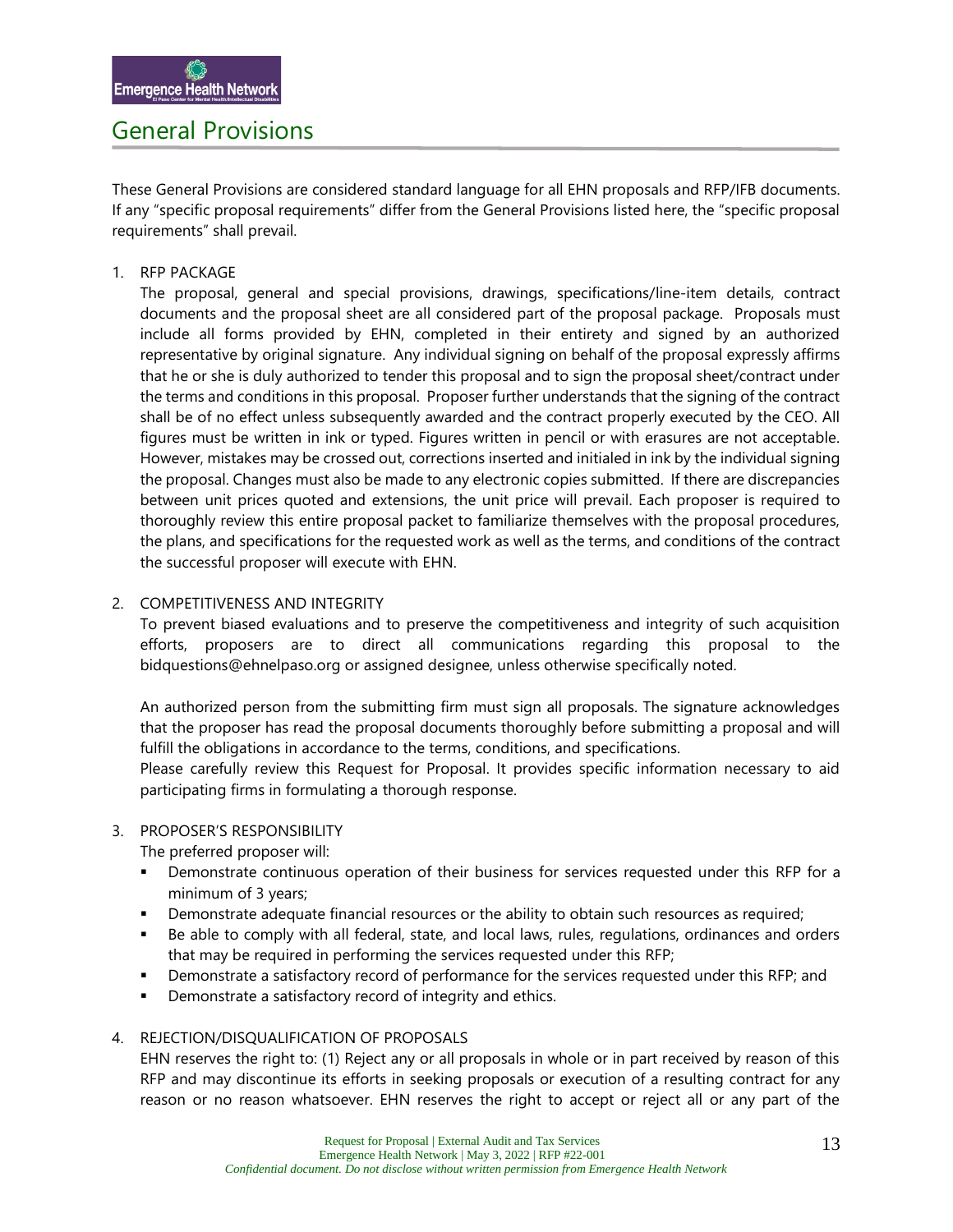proposal, waive technicalities, or to award by item or by total proposal; (2) Proposals may be rejected for any of (but not limited to) the following:

- a. Failure to use the proposal form(s) furnished by EHN, if applicable.
- b. Lack of signature by an authorized representative that can legally bind the company on the proposal form.
- c. Failure to properly complete the proposal.
- d. Proposals that do not meet the mandatory requirements.
- e. Evidence of collusion among proposers.
- f. Not presently debarred from participation in state contracts.

#### 5. RESTRICTIVE OR AMBIGUOUS SPECIFICATIONS

It is the responsibility of the prospective proposer/bidder to review the entire RFP/IFB packet and to notify EHN if the specifications are formulated in a manner that would restrict competition or appear ambiguous. Any such protest or question(s) regarding the specifications or proposal procedures must be received by EHN no later than the close of third business day following the submission deadline. Vendors are to propose as specified herein or propose an approved equal/substitutes.

#### 6. SUBSTITUTES

It is not EHN's intent to discriminate against any material of equal merit to those specified. However, should the proposer desire to use any substitutions, prior written approval shall be obtained from EHN prior to the Question Deadline in order that an addendum might be issued.

#### 7. EXCEPTIONS TO PROPOSAL

The proposer will complete and submit the attached deviation form should proposer require any exceptions to the conditions of the proposal. If no deviations are stated, it will be understood that all general and specific conditions will be complied with, without exception.

The Proposer must specify in its proposal any alternatives it wishes to propose for consideration by EHN. Each alternative should be sufficiently described and labeled within the proposal and should indicate its possible or actual advantage to the program being offered.

EHN reserves the right to offer these alternatives to other proposers.

#### 8. PRICING

Proposals for equipment shall offer new (unused) equipment or merchandise unless otherwise specified. Quotes F.O.B. destination. If otherwise, show exact cost to deliver. Proposal will be either lump sum or unit prices as shown on the proposal sheet. The net price will be delivered to EHN, including all freight or shipping charges. In case of error in extension, unit prices shall govern. Proposal subject to unlimited price increases will not be accepted. EHN is tax exempt and no taxes should be included in your proposal. Price should be itemized.

Unless prices and all information requested are complete, proposal may be disregarded and given no consideration.

In case of default by the Proposer, EHN may procure the articles or services from other sources and may deduct from any monies due, or that may thereafter become due to the contractor, the difference between the price named in the contract of purchase order and the actual cost thereof to EHN. Prices paid by EHN shall be considered the prevailing market price at the time such purchase is made. Periods or performance may be extended if the facts as to the cause of delay justify such extension in the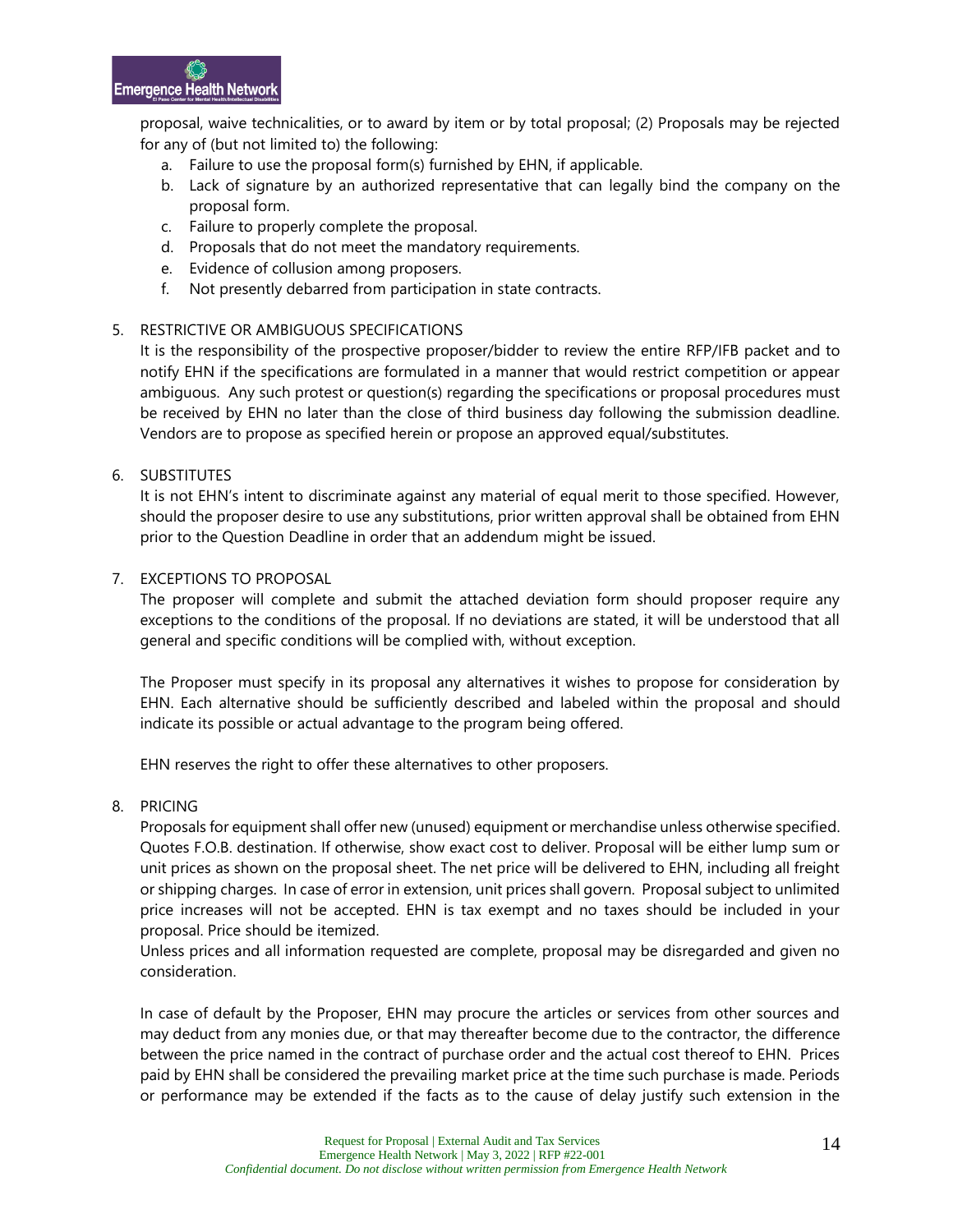#### opinion of the Purchasing Agent.

All costs associated with the Services, as defined by this RFP, must be included in the Respondent's Offer. Offers that do not meet all the requirements or contain all the required documentation specified in this RFP will be rejected as non-responsive.

#### 9. TAX EXEMPTION

Pursuant to Texas law, EHN, a governmental agency, qualifies for exemption from sales, excise and use taxes. In accordance with Texas law, a taxable item sold, leased, or rented to, or stored, used, or consumed by EHN is exempt from tax.

#### 10. MODIFICATION OF PROPOSALS

A proposer may modify a proposal by letter at any time prior to the submission deadline for receipt of proposals. Modification requests must be received prior to the submission deadline. Modifications made before opening time must be initialed by proposer guaranteeing authenticity. Proposals may not be amended or altered after the official opening with the single exception that any product literature and/or supporting data required by the actual specifications, if any, will be accepted at any time prior to the consideration of same. No substitutions or cancellations for merchandise will be permitted without written approval of EHN.

#### 11. SIGNATURE OF PROPOSALS

Each proposal shall give the complete mailing address of the Proposer and be signed by an authorized representative by original signature with the authorized representative's name and legal title typed below the signature line. Each proposal shall include the Proposer's Federal Employer Identification Number (FEIN). Failure to sign the Contract page(s) and proposal response sheet will disqualify the proposer from being considered by EHN. The person signing on behalf of the Proposer expressly affirms that the person is duly authorized to render the proposal and to sign the proposal sheets and contract under the terms and conditions of this Proposal and to bind the Proposer thereto and further understands that the signing of the contract shall be of no effect until it is fully executed by both parties.

#### 12. AWARD OF BID/PROPOSALS-EVALUTATION CRITERIA AND FACTORS

An award will be offered to the responsible proposer whose proposal is determined to be the best value and demonstrates the best ability to fulfill the requirements set forth in an RFP. The prices proposed will be considered firm and cannot be altered after the submission deadline. The proposed cost to EHN will be considered firm, unless EHN invokes its right to request a best and final offer and cannot be altered after the submission deadline.

A proposer whose proposal does not meet the mandatory requirements set forth in this RFP will be considered noncompliant.

Each proposer, by submitting a proposal, agrees that if its proposal is accepted by EHN, such proposer will furnish all items and services upon the terms and conditions in this proposal and any resultant contract.

Proposer shall submit to EHN, for approval, within ten (10) days from notice of contract award, all certificates of insurance evidencing the required coverage as described under the section entitled "Insurance".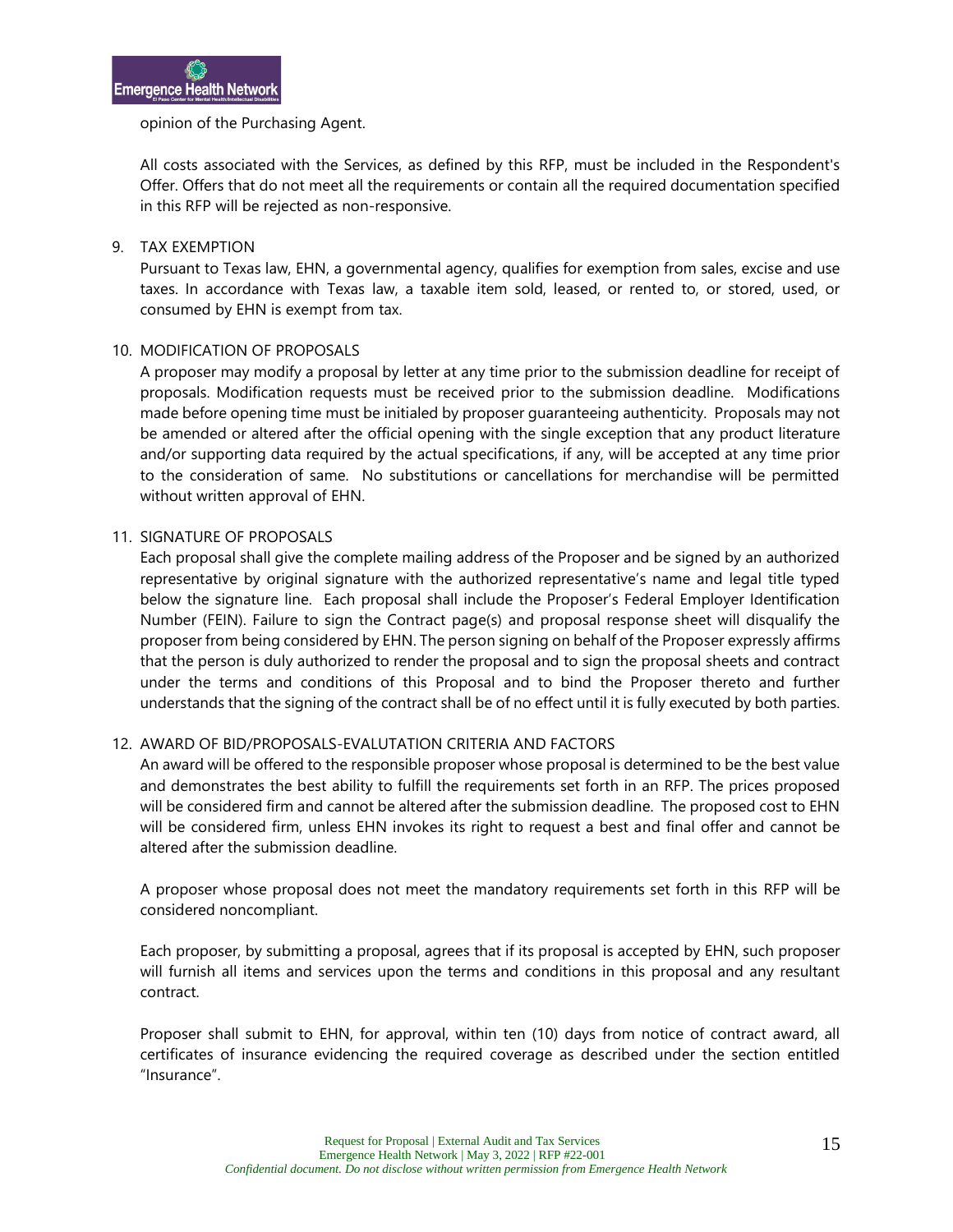#### 13. PUBLIC INFORMATION ACT

The parties agree that EHN is a governmental entity for purposes of the Texas Public Information Act (TPIA), codified as Chapter 552 of the Texas Government Code and as such is required to release information in accordance with the Public Information Act. Proposer acknowledges that any and all information submitted to EHN is subject to disclosure to third parties as per the requirements of the TPIA.

#### 14. RESULTANT CONTRACT

Any resultant contract shall be executed by both parties before taking effect. The contract documents shall consist of the contract, any addenda or amendments thereto, the general and special provisions, the drawings, proposal package and any addenda issued, and any change orders issued during the work.

The contracts to be entered into between EHN and those whose proposals are accepted shall include, in addition to additional terms as agreed to by the parties, the following provisions.

The term "Contractor" as indicated below shall mean vendor or any other term which describes the awardee.

#### *Governing Law and Venue*

*Contractor acknowledges that EHN is a governmental agency established under the laws of the State of Texas. The parties agree that this contract is governed by the laws of the State of Texas. Venue for any legal claim shall be proper in the federal or state courts in El Paso County, Texas.*

#### *Texas Tort Claims Act*

*Contractor acknowledges that EHN is a governmental agency and subject to the Texas Tort Claims Act, Texas Civil Practice and Remedies Code Chapter 101. Nothing in this Agreement shall be construed as a waiver of the rights or immunities available to EHN under the Texas Tort Claims Act.* 

#### *General Conditions and Stipulations*

- *a. Indemnification and Worker's Compensation. Contractor shall defend, indemnify and hold harmless EHN, its officials, agents, and employees from and against all claims, damages, losses, and expenses, including attorney fees, arising out of or resulting from the Contractor's acts or omission in the performance of the duties required under the Agreement. Contractor acknowledges that EHN, as a governmental agency cannot indemnify third parties as per the requirements of Texas law.*
- *b. Independent Contractor. It is agreed nothing herein contained is intended or should be construed in any manner as creating or establishing the relationship of co-partners between the parties hereto. Further, nothing in this agreement shall be construed as establishing Contractor as the agent, representative or employee of EHN for any purpose or in any manner*  whatsoever. Contractor represents it has, or will secure at its own expense, all personnel *required in performing services under this Agreement. Any and all personnel of the Contractor or other persons while so engaged, and any and all claims whatsoever on behalf of any such person or personnel arising out of employment or alleged employment including, without limitation, claims of discrimination against the Contractor, its officers, agents, or employees shall in no way be the responsibility of EHN. Such personnel or other persons employed by Contractor shall not be entitled to any compensation, rights or benefits of any kind available*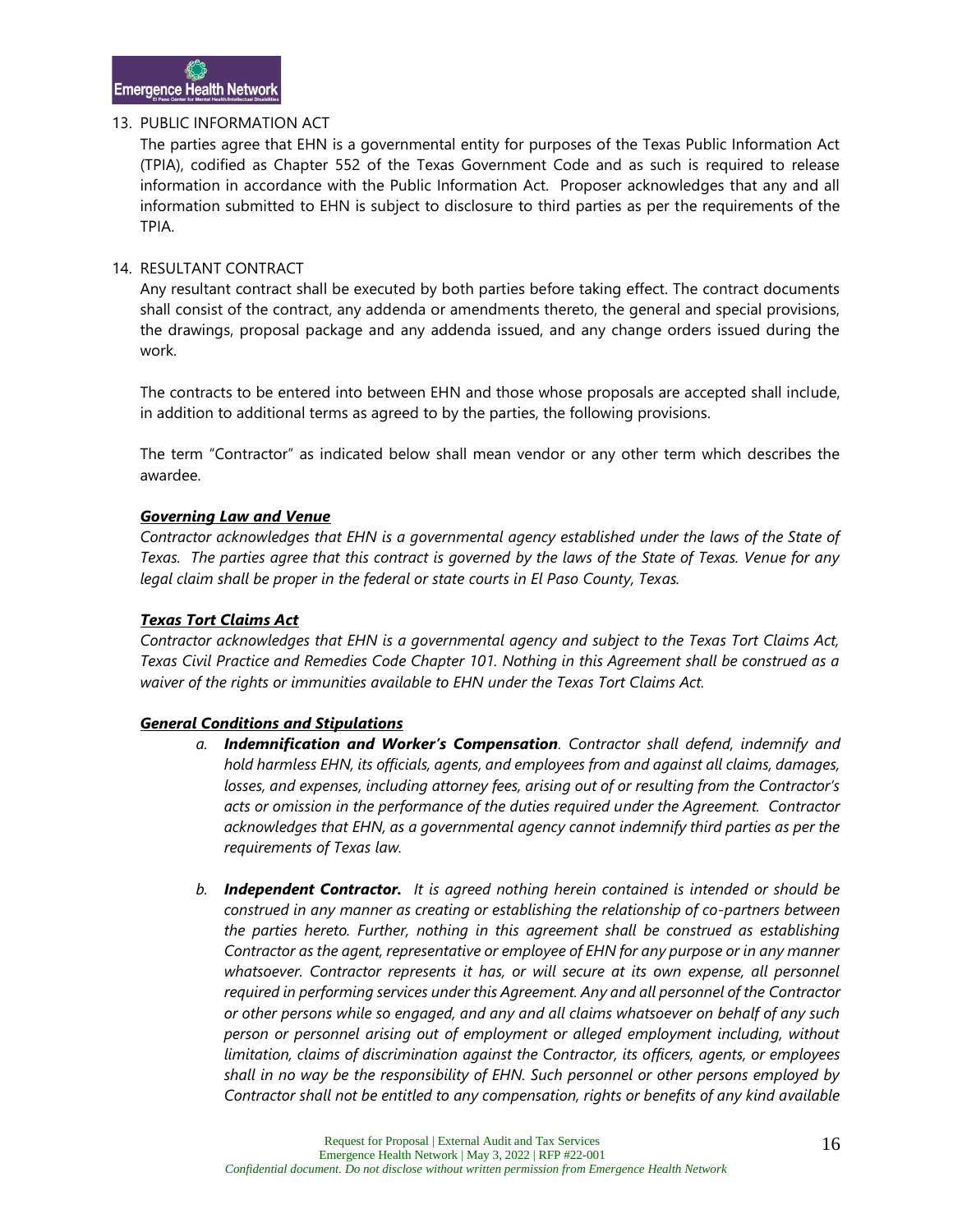*to EHN employees, including, without limitation, medical and hospital care, sick and vacation leave, worker's compensation, unemployment compensation, disability, or severance pay.* 

#### *Right to Terminate*

*EHN reserves the right to terminate this Agreement subject to thirty (30) calendar days' written notice to the Contractor. Contractor may submit a written request to terminate this Agreement only if EHN should substantially fail to perform its responsibilities as provided herein.*

*Additionally, EHN reserves the right to terminate this Agreement subject to thirty (30) calendar days written notice to the Contractor should it be later identified as a service which can be consolidated into a statewide/regionalized Agreement. EHN may exercise its option to cancel the remaining years of this Agreement, should it be decided that with additional institutions and/or sites, EHN would receive a better rate for the same service.*

*However, EHN can immediately terminate this Agreement for cause. The term "for cause" shall mean that the Contractor fails to meet the terms, conditions, and/or responsibilities of the Agreement. In this instance, the Agreement termination shall be effective as of the date indicated on the EHN's notification to the Contractor.*

*This Agreement may be suspended or cancelled without notice, at the option of the Contractor, if the Contractor or EHN's premises or equipment are destroyed by fire or other catastrophe, or so substantially damaged that it is impractical to continue service, or in the event the Contractor is unable to render service as a result of any action by any governmental authority.*

#### *Liability for Loss and Damages*

*Any damages by the Contractor to an EHN facility including equipment, furniture, materials or other EHN property, will be repaired or replaced by the Contractor to the satisfaction of EHN at no cost to EHN. EHN may, at its option, repair any such damage and deduct the cost thereof from any sum due Contractor under this Agreement.*

#### *Computer Software Management Memo*

*Contractor certifies that it has appropriate systems and controls in place to ensure that EHN funds will not be used in the performance of this Agreement for the acquisition, operation or maintenance of computer software in violation of copyright laws.*

#### *Accounting Principles*

*The Contractor will adhere to generally accepted accounting principles as outlined by the American Institute of Certified Public Accountants. Dual compensation is not allowed; a Contractor cannot receive simultaneous compensation from two or more funding sources for the same services performed even though both funding sources could benefit.*

#### *Liability for Nonconforming Work*

*All work provided by the Contractor shall conform to the latest requirement of federal, state, and local regulations. Contractor is responsible for compliance with all applicable laws, codes, rules and regulations in connection with work performed under this agreement.*

*The Contractor will be fully responsible for ensuring that the completed work conforms to the agreed upon terms. If nonconformity is discovered prior to the Contractor's deadline, the Contractor will be*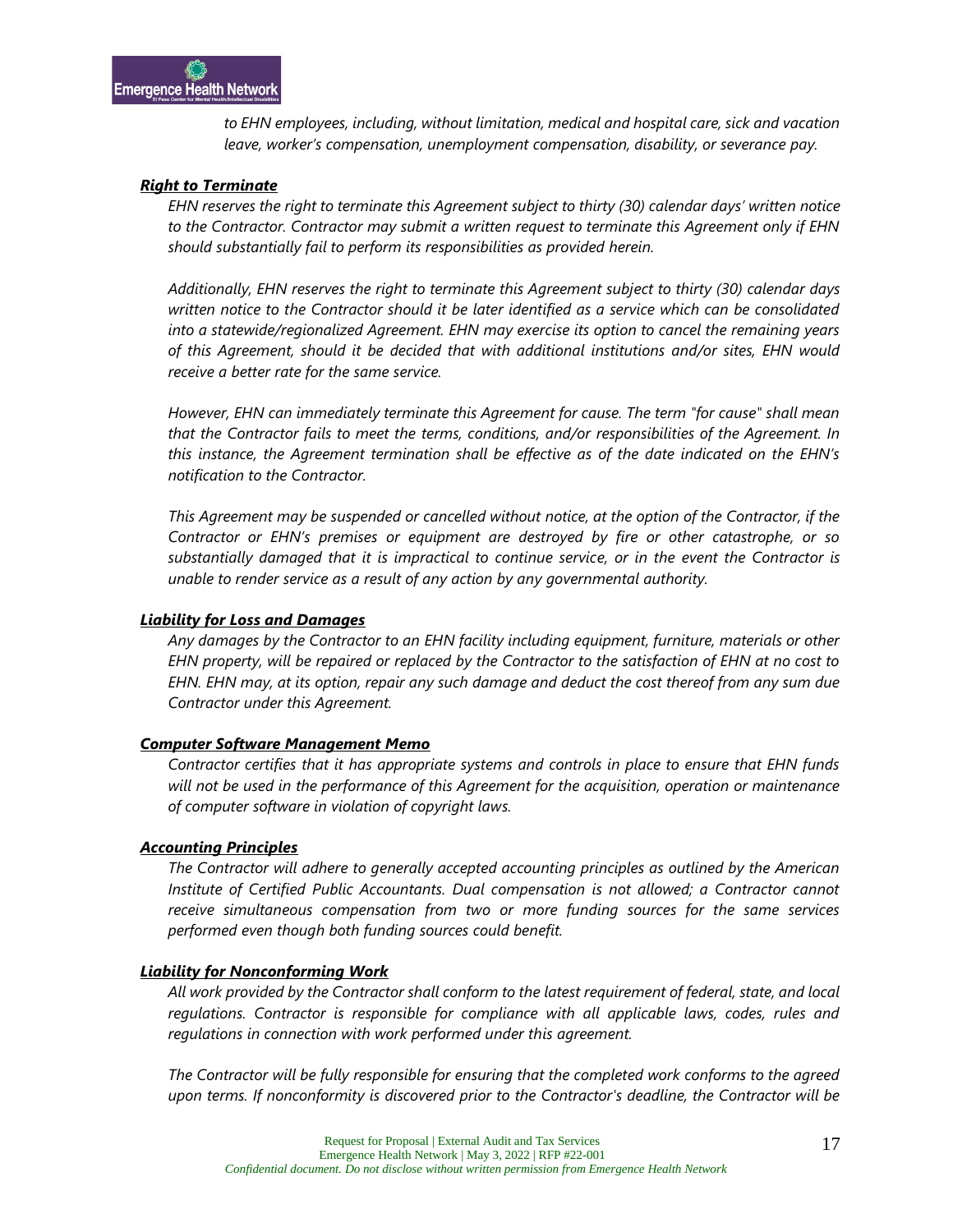*given a reasonable opportunity to cure the nonconformity. If the nonconformity is discovered after the deadline for the completion of the project, EHN, in its sole discretion, may use any reasonable means to cure the nonconformity. The Contractor shall be responsible for reimbursing EHN for any additional expenses incurred to cure such defects.*

#### *Subcontractor/Consultant Information*

*Contractor is required to identify all subcontractors and consultants who will perform labor or render services in the performance of this Agreement. Additionally, the Contractor shall notify EHN in writing within ten (10) working days of any changes to the subcontractor and/or consultant information.*

#### *Temporary Nonperformance*

*If, because of mechanical failure or for any other reason, the Contractor shall be temporarily unable to perform the work as required, EHN, during the period of the Contractor's inability to perform, reserves the right to accomplish the work by other means and shall be reimbursed by the Contractor for any additional costs above the Agreement price.*

*Neither Contractor nor EHN shall be liable to the other for any delay in, or failure of performance, of any requirement included in the contract caused by force majeure. The existence of such causes of delay or failure shall extend the period of performance until after the causes of delay or failure have been removed provided the non-performing party exercises all reasonable due diligence to perform. Force majeure is defined as acts of God, war, fires, explosions, hurricanes, floods, failure of transportation, or other causes that are beyond the reasonable control of either party and that by exercise of due foresight such party could not reasonably have been expected to avoid, and which, by the exercise of all reasonable due diligence, such party is unable to overcome.*

#### *Extension of Term*

*If it is determined to be in the best interest of EHN, this Agreement may be amended to extend the term. Upon signing the amendment, the Contractor hereby agrees to provide services for the extended period at the rates specified in the original Agreement. Agreement shall not be set for auto renewal.*

#### *Prohibition on Contracts with Companies Boycotting Israel*

Pursuant to Chapter 2270 of the Texas Government Code, Contractor represents and warrants that it *does not boycott Israel and will not boycott Israel during the term of this Agreement.* 

#### *Prohibition on Contracts with Companies on Terrorism Watchlist and with Foreign Terrorist Organizations*

*Pursuant to Executive Order No. 13224, contractor represents and warrants that it is not listed on the federal terrorism watchlist. Pursuant to Section 2252.152 of the Texas Government Code, Contractor represents and warrants that is not engaged in business with Iran, Sudan, or a foreign terrorist organization.*

#### *Merger Acquisitions*

*Pursuant Chapter 2270 of the Texas Government Code, Contractor represents and warrants that it does not boycott Israel during the term of this Agreement.* 

#### *Medicaid Vendor List*

*Pursuant to requirements of the U.S. Department of Health and Human Services, Office of Inspector General, Contractor represents and warrants that none of its employees have been excluded from*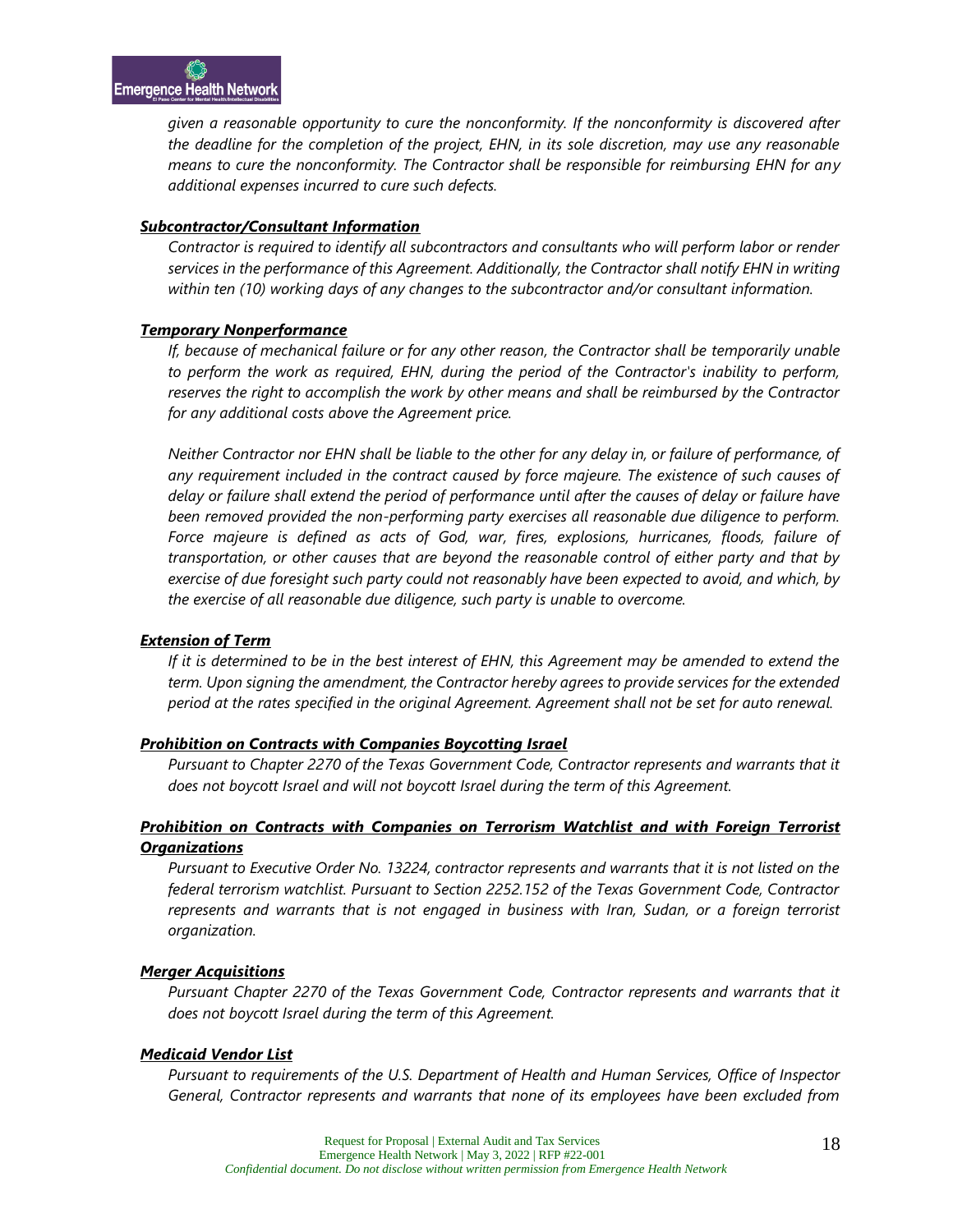*participating in federally funded health care programs and that they are not listed on the List of Excluded Individuals and Entities.* 

#### *Monitoring Performance*

*EHN shall have the unfettered right to monitor and audit the Contractor's work in every respect. In this regard, the Contractor shall provide its full cooperation and ensure the cooperation of its employees, agents, assigns, and subcontractors. Further, the Contractor shall make available for inspection and/or copying when requested, original data, records, and accounts relating to the Contractor's work and performance under this Agreement. In the event any such material is not held by the Contractor in its original form, a true copy shall be provided.* 

#### *Change in Law and Compliance with Law*

*Any alterations, additions, or deletions to the terms of the contract that are required by changes in federal or state law or regulations are automatically incorporated into the contract without written amendment hereto and shall become effective on the date designated by such law or by regulation.*

#### 15. PROPOSER INVESTIGATION

Before submitting a proposal, each Proposer shall make all investigations and examinations necessary to ascertain all site conditions and requirements affecting the full performance of the Agreement and to verify any representations made by EHN upon which the Proposer will rely. If the Proposer receives an award as a result of its proposal submission, failure to have made such investigations and examinations will in no way relive the Proposer from its obligation to comply in every detail with all provisions and requirements of the contract, nor will a plea of ignorance of such conditions and requirements be accepted as a basis for any claim whatsoever by the Proposer for additional compensation.

#### 16. NO COMMITMENT BY EHN

This Proposal does not commit EHN to award any costs or pay any costs, or to award any contract, or to pay any costs associated with or incurred in the preparation of a proposal to this proposal, or to procure or contract for services or supplies.

#### 17. SINGLE PROPOSAL RESPONSE

If only one proposal is received in response to the Invitation for Bid or Request for Proposals, a detailed cost proposal may be requested of the single contractor. A cost/price analysis and evaluation and/or audit may be performed of the cost proposal in order to determine if the price is fair and reasonable. EHN anticipates making a contract award to one (1) Successful Respondent for the Services required by this RFP. EHN reserves the right not to award a contract for the performance of all or part of the requirements of this RFP. This RFP is not exclusive and EHN reserves the right to issue additional solicitations regarding the Services described in this RFP or similar services at any time. All Respondents are always encouraged to offer their best pricing.

#### 18. CHANGES IN SPECIFICATIONS

If it becomes necessary to revise any part of this proposal, a written notice of such revision will be posted on the EHN Purchasing website. EHN is not bound by any oral representations, clarifications, or changes made in the written specifications by EHN's employees, unless such clarification or change is posted on the EHN Purchasing website. It shall be the Proposer's responsibility to check the website prior to the proposal opening date to verify whether any addendums have been posted.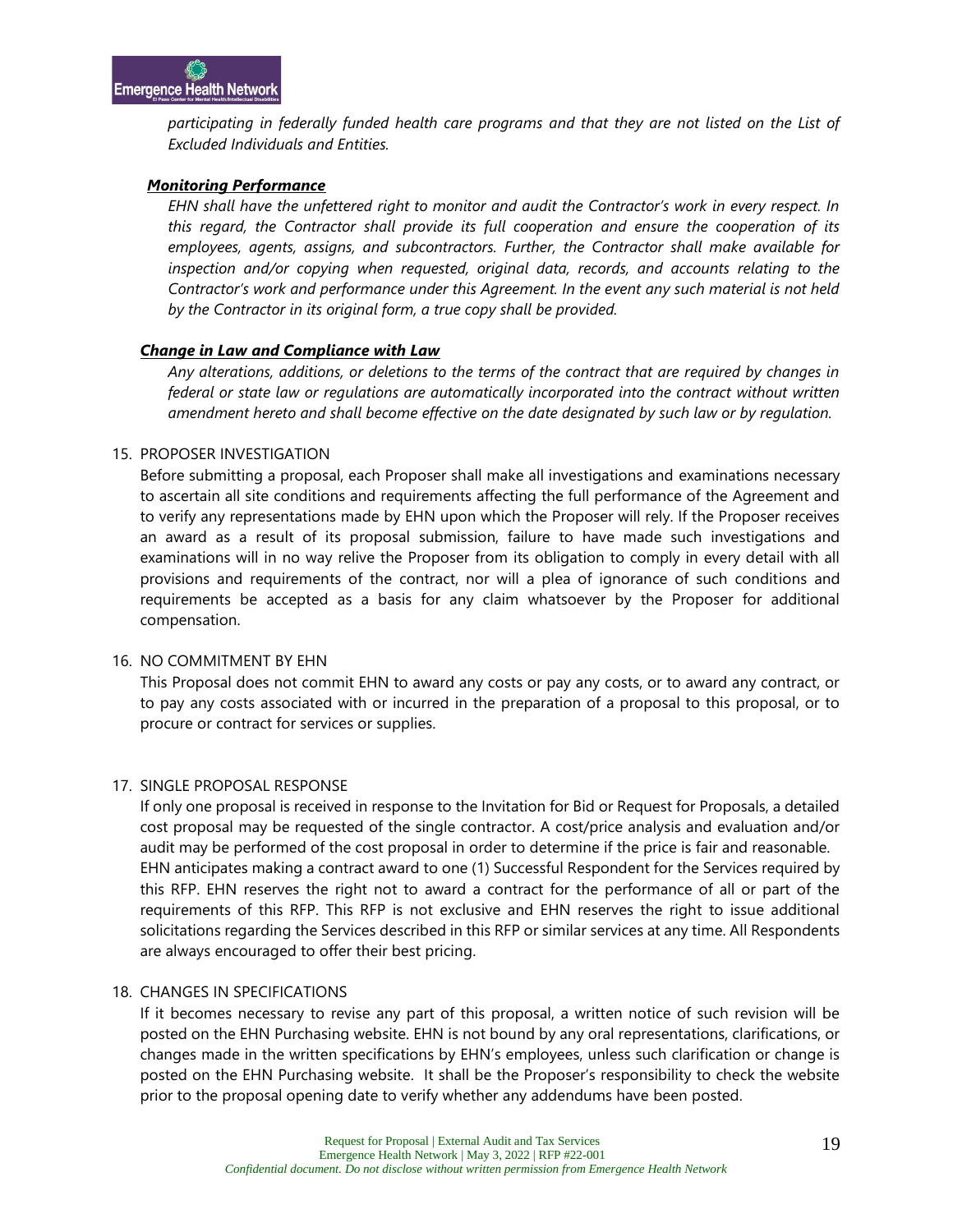#### 19. PROPOSAL IDEAS AND CONCEPTS

EHN reserves the right to adopt or use for its benefit, any concept, plan, or idea contained in any proposal.

#### 20. BID/PROPOSAL DISCLOSURES

Results of proposals for the purchase of goods, materials, general services and construction are considered public information at the time of the proposal opening. All information contained in the proposal response is available for public review.

#### 21. WITHDRAWAL OF PROPOSAL

Proposer may request withdrawal of a sealed proposal prior to the Submission Deadline provided the request for withdrawal is submitted to EHN in writing.

#### 22. INDEMNIFICATON

- a. The Proposer shall agree to assume all risks and responsibility for, and agrees to indemnify, defend, and save harmless, EHN, its elected and appointed officials and department heads, and its agents and employees from and against all claims, demands, suits, actions, recoveries, judgments, and costs and expenses including reasonable attorney's fees for the defense thereof in connection therewith on account of the loss of life property or injury or damage to the person which shall arise from Proposer's operations under this contract, its use of EHN facilities and/or equipment or from any other breach on the part of the Proposer, its employees, agents or any person(s) in or about EHN's facilities with the expressed or implied consent of EHN. Proposer shall pay any judgment with cost which may be obtained against EHN resulting from Proposer's operations under this contract.
- b. Proposer agrees to indemnify and hold EHN harmless from all claims of subcontractors, laborers incurred in the performance of this contract. Proposer shall furnish satisfactory evidence that all obligations of this nature herein above designated have been paid, discharged or waived. If Proposer fails to do so, then EHN reserves the right to pay unpaid bills of which EHN has written notice direct and withhold from Proposer's unpaid compensations a sum of money reasonably sufficient to liquidate any and all such lawful claims.
- c. A successful proposer may be required to post a payment and/or performance bond pursuant to Texas Government Code Chapter 2253. Said bond shall be in the full amount of the contract and must be furnished within 30 days after the date a purchase order is issued, or the contract is signed and prior to commencement of the actual work. A performance bond required pursuant to this section shall be noted in the attached detailed proposal specifications or scope of work.

#### 23. PROOF OF INSURANCE

Successful proposer agrees to keep in full force and effect, a policy of public liability and property damage insurance issued by a casualty company authorized to do business in the State of Texas, and in standard form approved by the Board of Insurance Commissioners' of the State of Texas, with coverage provision insuring the public from any loss or damage that may arise to any person or property by reason of services limits of not less than the following sums: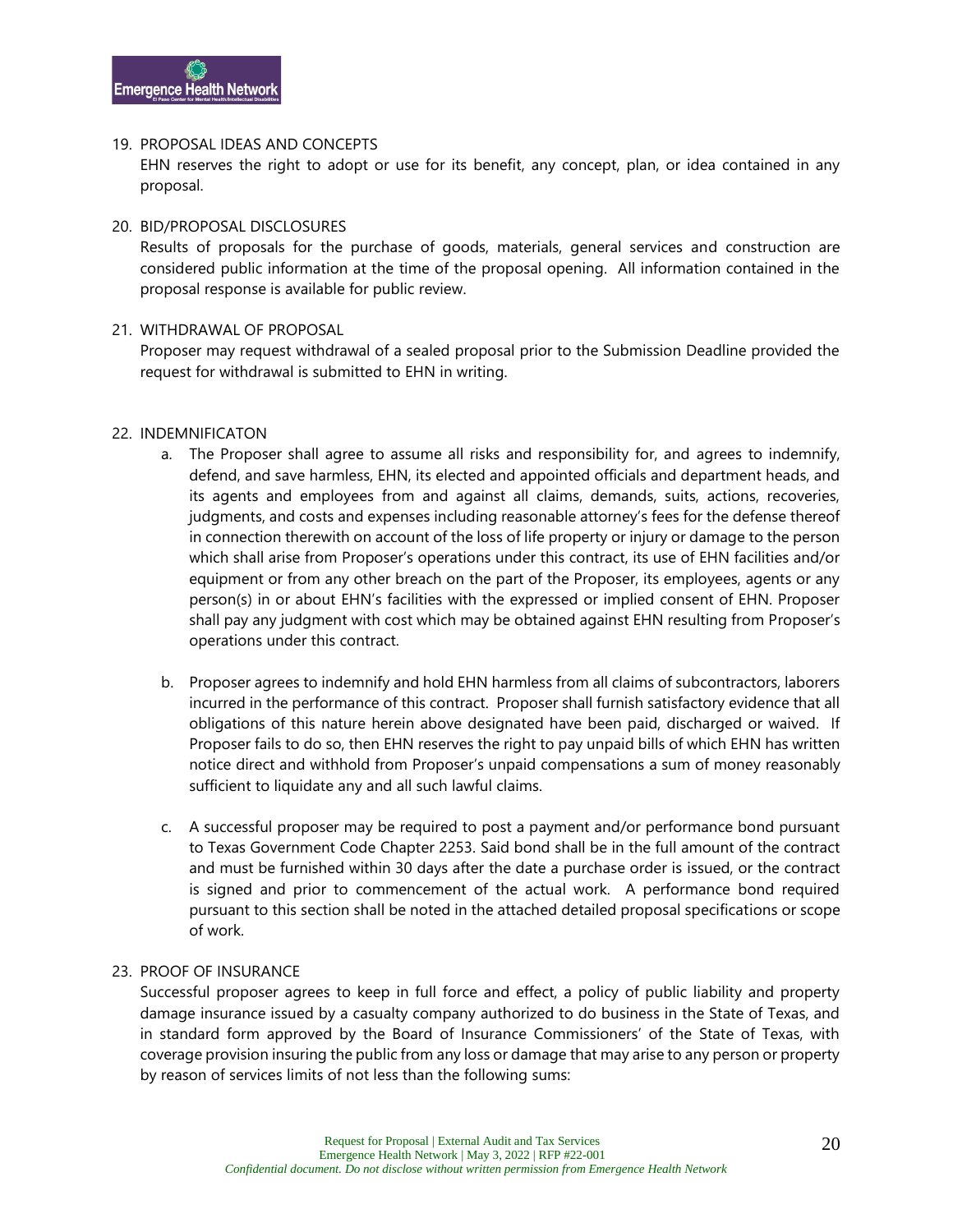#### INSURANCE REQUIREMENTS FOR CONSTRUCTION AND OTHER SERVICES PROVIDED TO EHN

#### GENERAL LIABILITY:

\$1,000,000 – Each Occurrence \$1,000,000 – General Aggregate \$1,000,000 – Personal & Advertising Injury \$1,000,000 – Products/Completed Operations – Aggregate \$5,000 – Premises Medical Expense \$500,000 – Fire Legal Damage Liability Emergence Health Network named as "Additional Insured" Waiver of Subrogation

AUTOMOBILE:

\$1,000,000 – Each Occurrence Emergence Health Network named as "Additional Insured" Waiver of Subrogation

#### WORKERS COMPENSATION:

\$1,000,000 – Employers Liability – Each Accident \$1,000,000 – Employers Liability – Each Employee \$1,000,000 – Employers Liability – Disease – Policy Limit Statutory Limits Waiver of Subrogation

#### CONSTRUCTION PROJECTS

additional requirements: Builders Risk Policy for total amount of completed project Bid Bond Performance & Payment Bond

PROFESSIONAL SERVICES

additional requirements: Limit of \$1,000,000 for E&O/Professional Insurance.

#### CERTIFICATE OF LIABILITY INSURANCE

In the remarks section should include job description or project name and/or number.

Successful proposer shall carry in full force Workers' Compensation Insurance Policy(ies), if there is more than one employee, for all employees, including but not limited to full time, part time, and emergency employees employed by the successful proposer. Current insurance Certificates certifying that such policies as specified above are in full force and effect shall be furnished by successful proposer to EHN.

Insurance is to be placed with insurers having a best rating of no less than A. The Proposer shall furnish EHN with certificates of insurance and original endorsements affecting coverage required by these insurance clauses within ten (10) business days of execution of this contract. The certificates and endorsements for each insurance policy are to be signed by a person authorized by the insurer to bind coverage on its behalf. The Proposer shall be required to submit annual renewals for the term of this contract prior to expiration of any policy.

In addition to the remedies stated herein, EHN has the right to pursue other remedies permitted by law or in equity. EHN agrees to provide Proposer with reasonable and timely notice of any claim, demand, or cause of action made or brought against EHN arising out of or related to utilization of the property.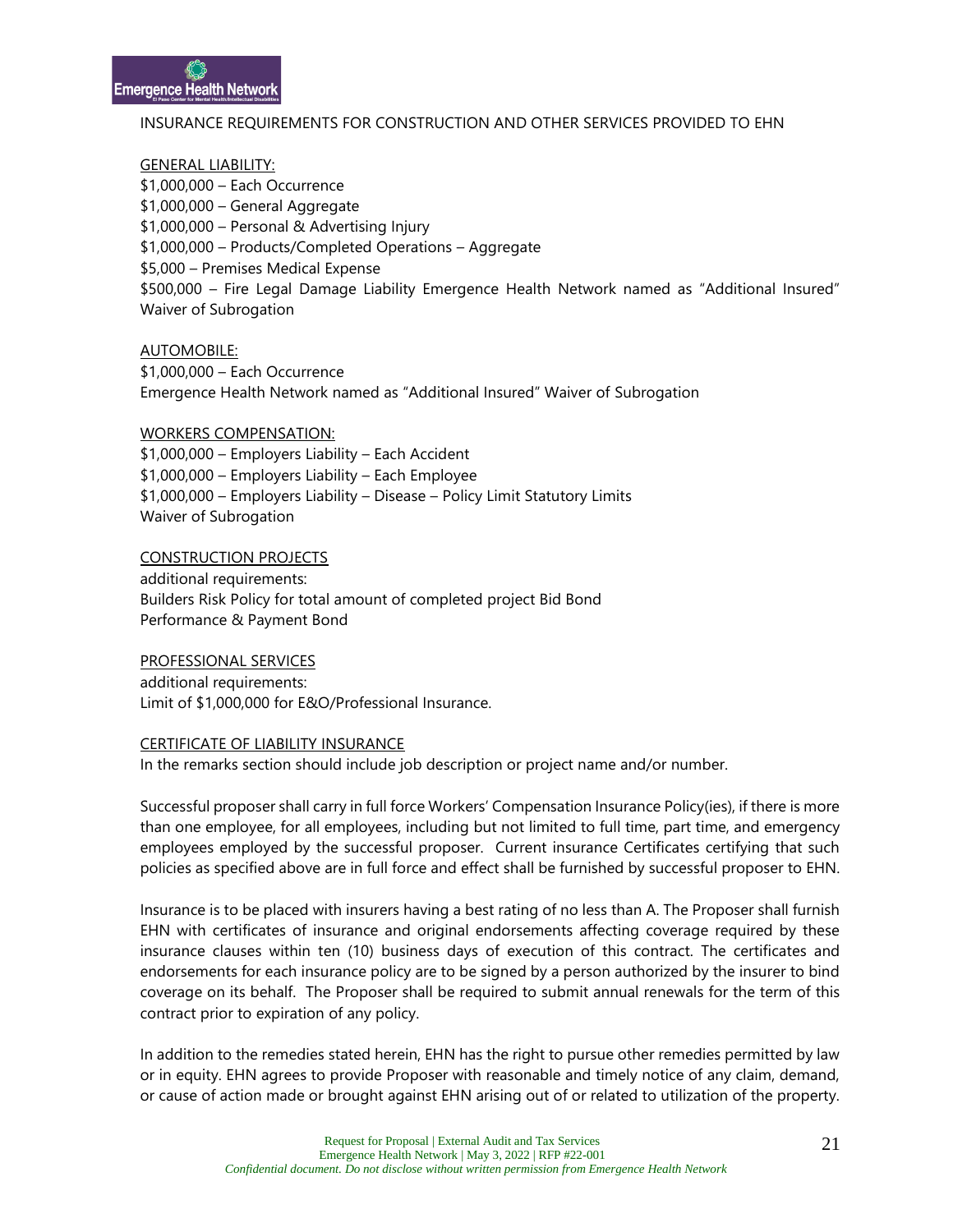Proposer shall have the right to defend any such claim, demand or cause of action at its sole cost and expense and within its sole and exclusive discretion. EHN agrees not to compromise or settle any claim or cause of action arising out of or related to the utilization of the property without the prior written consent of the Proposer.

In no event shall EHN be liable for any damage to or destruction of any property belonging to the Proposer.

Emergence Health Network shall be listed as the additional insured on policy certificates and shall be notified of changes to the policy during the contractual period.

#### 24. MENTAL HEALTH FRIENDLY WORKPLACE

The Proposer shall submit a narrative demonstrating its commitment as a mental-health friendly workplace; however, this may not be a determining factor in the proposal process.

#### 25. MANDATORY DISCLOSURE

Texas law requires the following disclosures by vendors: Conflict of Interest Disclosure Reporting (required of all vendors responding to the RFP) 20 Chapter 176 of the Texas Local Government Code requires that any vendor or person considering doing business with a local government entity make certain disclosures. In 2015, the Texas Legislature updated the law and the Texas Ethics Commission made corresponding changes to the Conflict of Interest Questionnaire (CIQ Form "Appendix D), in which the vendor must disclose any covered affiliation or business relationship with EHN personnel that might cause a conflict of interest with a local government entity. The EHN appointed officials and employees listed in Appendix F will award or make recommendations for the awarding of a contract. By law, a completed questionnaire must be filed with EHN. If no conflict of interest exists, write "N/A" or "None" in Box 3 of the CIQ Form. For vendor's convenience, a blank CIQ Form is enclosed with this RFP.

#### 26. NON-COLLUSION AFFIDAVIT

The Proposer declares, by signing and submitting a response to this RFP, that the proposal is not made in the interest of, or on behalf of, any undisclosed person, partnership, company, association, organization, or corporation; that the proposal is genuine and not collusive or sham; that the Proposer has not directly or indirectly induced or solicited another proposer to put in a false or sham proposal, and has not directly or indirectly colluded, conspired, connived, or agreed with any proposer or anyone else to put in a sham proposal, of that anyone shall refrain from bidding; that the Proposer has not in any manner, directly or indirectly, sought by agreement, communications, or conference with anyone to fix the proposal price of the Proposer of any other proposer, or to fix any overhead, profit or cost element of the proposal price, or of that of any other proposer, or to secure any advantage against the public body awarding the contract of anyone interested in the proposed contract, that all statements contained in the proposal are true; and further, that the Proposer has not, directly or indirectly, submitted his or her proposal price or any breakdown thereof, or the contents thereof, or divulged information or data relative thereto, or paid, and will not pay, any fee to any cooperation, partnership, company association, organization, proposal depository, or to any member or agent thereof to effectuate a collusive or sham proposal.

No EHN appointed official or employee who may exercise any function or responsibilities in the review or approval of this undertaking, shall have any personal or financial interest, direct or indirect, in any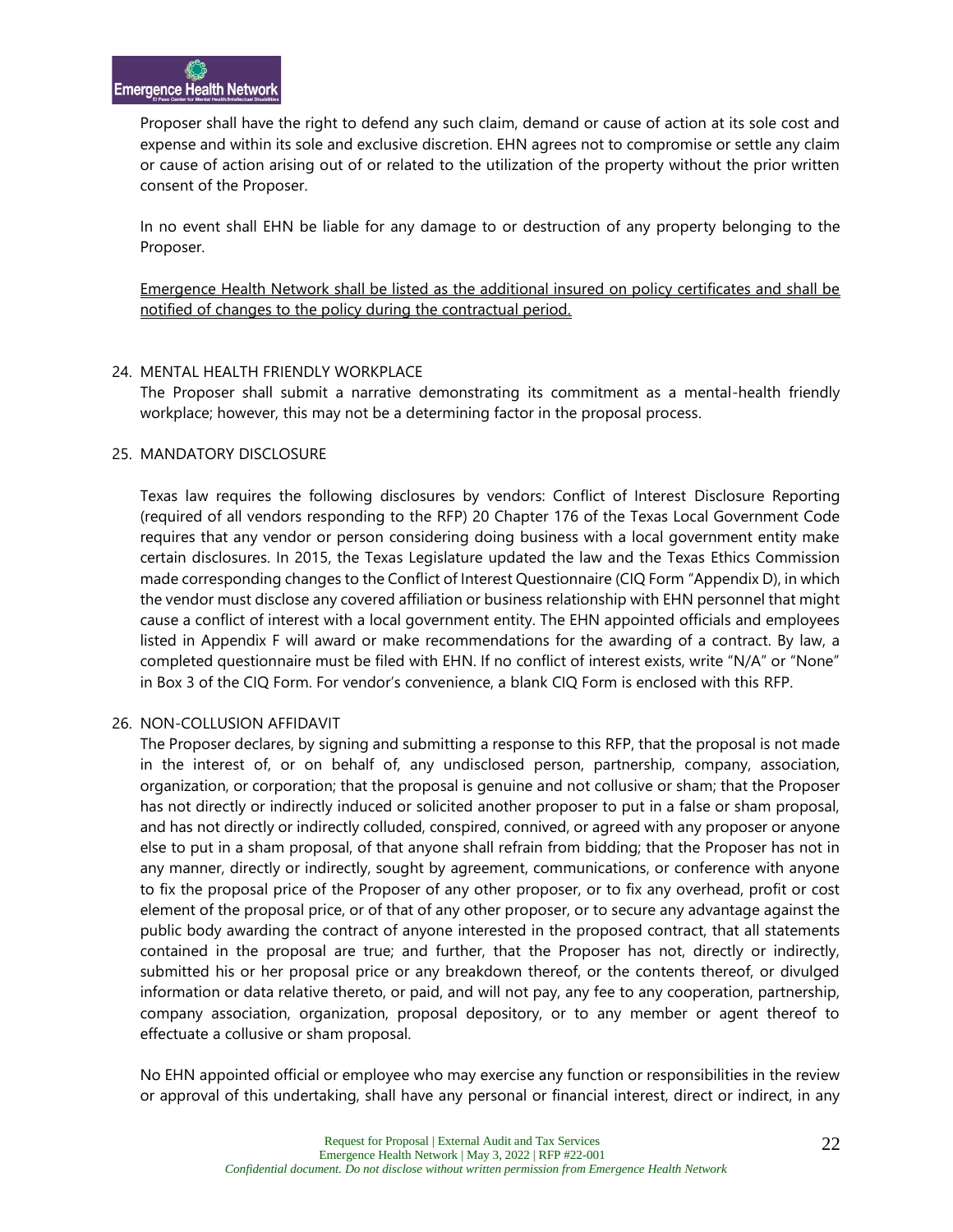contract or negotiation process thereof. The above compliance request will be part of all EHN contracts for this service.

#### 27. SOVEREIGN IMMUNITY

EHN specifically reserves any claim it may have to sovereign, qualified, or official immunity as a defense to any action arising in conjunction with this contract.

#### 28. MERGERS, ACQUISITIONS

Proposer is required to provide EHN with notice of any anticipated merger or acquisition as soon as Proposer has actual knowledge of the anticipated merger or acquisition.

If subsequent to the award of any contact resulting from this Proposal the Proposer shall merge or be acquired by another firm, the following documents must be submitted to EHN.

- a. Corporate resolutions prepared by the awarded Proposer and the new entity ratifying acceptance of the original contract, terms, conditions and prices; and
- b. New Proposer's Federal Identification Number (FEIN); and
- c. New Proposer's proposed operating plans.

Moreover, Proposer is required to provide EHN with notice of any anticipated merger or acquisition as soon as Proposer has actual knowledge of the anticipated merger or acquisition. The new Proposer's proposed plan of operation must be submitted prior to merger to allow time for submission of such plan for its approval.

#### 29. DELAYS

EHN reserves the right to delay the scheduled commencement date of the contract if it is to the advantage of EHN. There shall be no additional costs attributed to these delays should any occur. Proposer agrees it will make no claim for damages, for damages for lost revenues, for damages caused by breach of contract with third parties, or any other claim by Proposer attributed to these delays, should any occur. In addition, Proposer agrees that any contract it enters into with any third party in anticipation of the commencement of the contract will contain a statement that the third party will similarly make no claim for damages based on delay of the scheduled commencement date of the contract.

#### 30. ACCURACY OF DATA

Information and data provided through this Proposal are believed to be reasonably accurate.

#### 31. SUBCONTRACTING/ASSIGNMENT

Proposer shall not assign, sell, or otherwise transfer its contact in whole or in part without prior written permission. Such consent, if granted, shall not relieve the Proposer of any of its responsibilities under this contract.

#### 32. INDEPENDENT CONTRACTOR

Proposer expressly acknowledges that it is an independent contractor. Nothing in this agreement is intended nor shall be construed to create an agency relationship, an employer/employee relationship, a joint venture relationship, or any other relationship allowing EHN to exercise control or direction over the manner or method by which Proposer or its subcontractors perform in providing the requirements stated in the Proposal.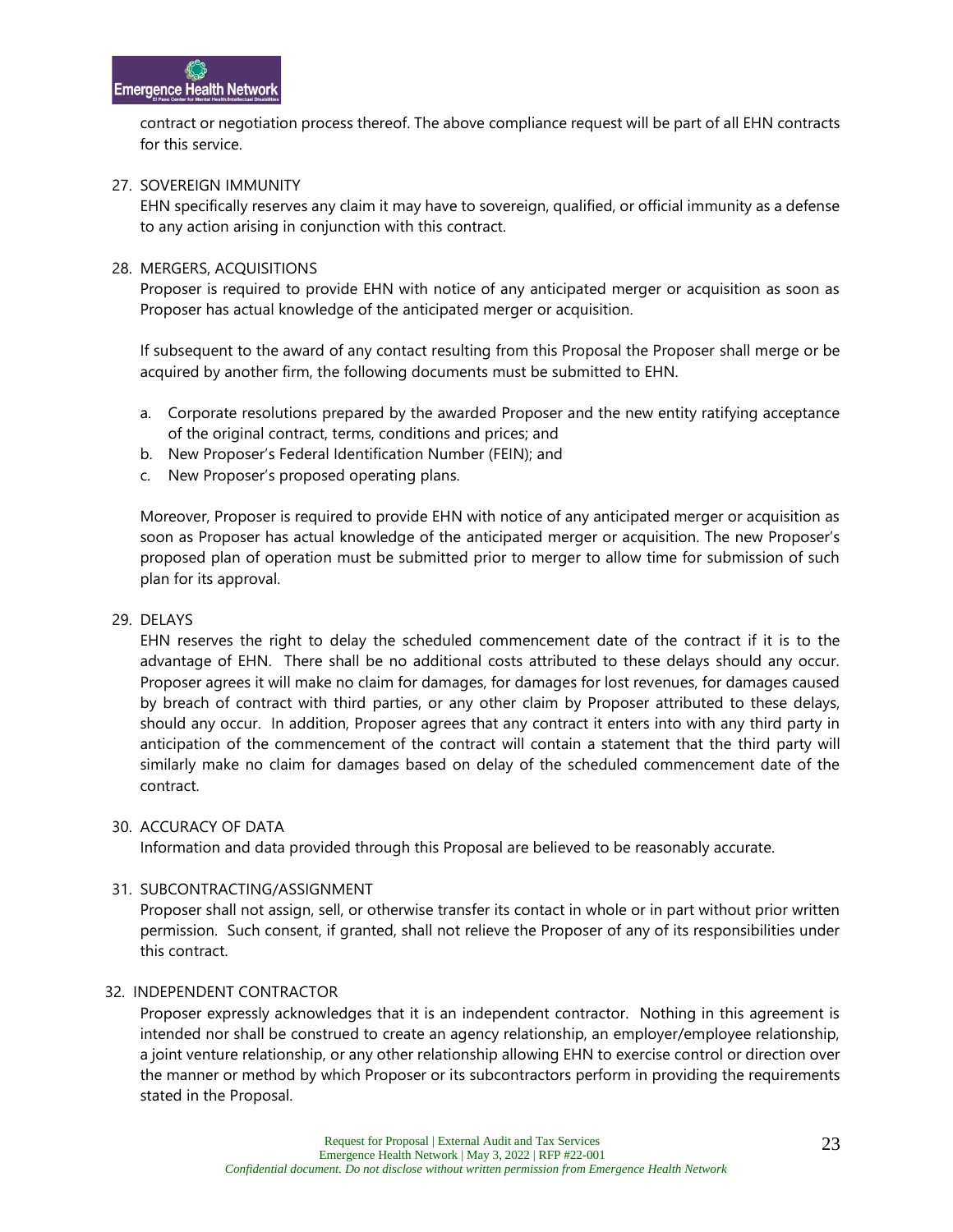#### 33. ASSURANCES

Proposer, in responding, represents the following:

- a. Proposer has made no attempt nor will make any attempt to induce any person or firm to submit or not submit a proposal; and
- b. Proposer has arrived at the proposal independently without consultation, communication, or agreement for the purpose of restricting competition; and
- c. All cost and pricing information is reflected in the RFP response documents only; and
- d. Proposer and if applicable, its officers or employees, have no relationship now or will have no relationship during the contract period that interferes with fair competition or that is a financial or other conflict of interest, real or apparent; and
- e. If applicable, no member of the Proposer's staff or governing authority has participated in the development of specific criteria for award of this prospective contract, nor will participate in the selection of the successful Proposer to be awarded this prospective contract; and
- f. Proposer has not retained or promised to retain an entity or used or promised to use a consultant that has participated in the development of the specific criteria for award of this prospective contract or will participate in the selection of the successful Proposer awarded this prospective contract; and
- g. Proposer, if currently providing services to EHN on a contractual or employment basis, shall not obtain and use, or attempt to obtain, confidential information regarding EHN operations that provides an undue advantage in the selection process; and
- h. Proposer has not given, offered to give, nor intends to give any economic opportunity, gift, loan, gratuity, special discount, trip, favor, or service to any public servant (including, but not limited to any member of the Board of Trustees or staff) or any public employee (including, but not limited to, any employee of EHN) in connection with its submitted proposal; and
- i. Proposer accepts the terms, conditions, criteria, and requirements set forth in the above procurement package; and
- j. Proposer accepts EHN sole right to award any proposal (including negotiating with or issuing a contract to more than one Proposer when doing so would be in the best interests of EHN) or reject any or all proposals submitted at any time; and
- k. Proposer accepts EHN sole right to cancel the proposal at any time EHN so desires; and
- l. Proposer is not entitled to and will make no claim for payment to cover costs incurred in the preparation of the submission of its proposal or any other associated costs, even in situations where EHN cancels the proposal or rejects all proposals submitted in response to the proposal; and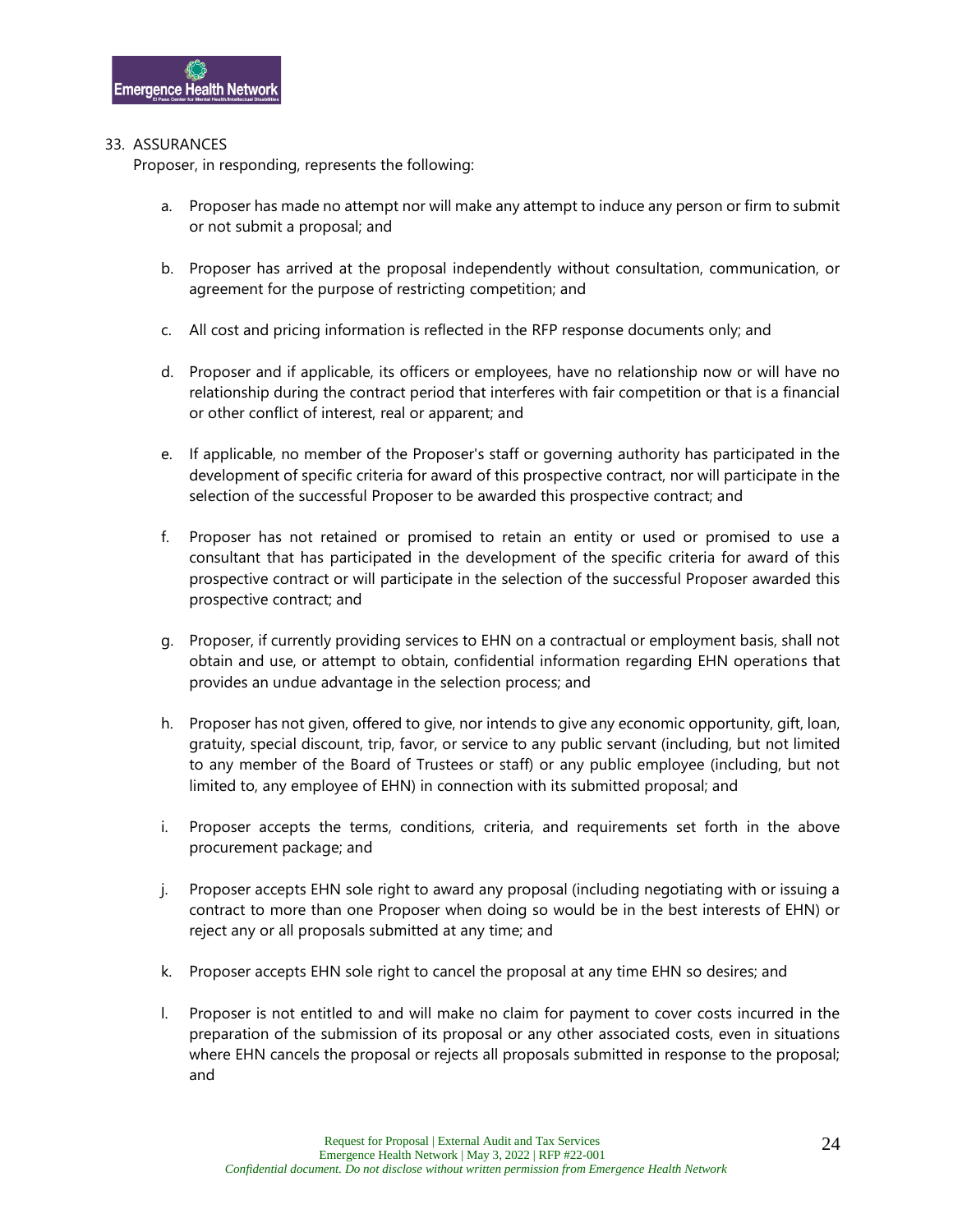- m. Proposer certifies that neither it nor its principals are presently debarred, suspended, proposed for debarment, declared ineligible, or voluntarily excluded from participation in any federally funded health care programs or otherwise listed on the List of Excluded Individuals and Entities maintained by the U.S. Department of Health and Human Services, Office of Inspector General; and
- n. Proposer, if it is a corporation, is either not delinquent in its franchise tax payments to the State of Texas or is not otherwise subject to payment of franchise taxes to the State of Texas; and
- o. Proposer owes no funds to the State of Texas for unresolved audit exceptions. An unresolved audit exception is an exception for which the Proposer has exhausted all administrative and/or judicial remedies and has failed to comply with any resulting demand for payment; and
- p. Proposer agrees that information about individuals served by the EHN will be kept confidential; and
- q. Proposer has not had a contract terminated for performance deficiencies within the 12-month period preceding the submission of this proposal; and
- r. Proposer shall comply with the requirements of the Immigration Reform and Control Act of 1986 and Immigration Act of 1990 regarding employment verification and retention of verification forms for any individual(s) hired on or after November 6, 1986, described in this proposal who will perform any labor or services; and
- s. Respondent represents and warrants that, in accordance with Section 2155.005 of the Texas Government Code, neither Respondent nor the firm, corporation, partnership, or institution represented by Respondent, or anyone acting for such a firm, corporation or institution has (1) violated any provision of the Texas Free Enterprise and Antitrust Act of 1983, Chapter 15 of the Texas Business and Commerce Code, or the federal antitrust laws, or (2) communicated directly or indirectly the contents of this Response to any competitor or any other person engaged in the same line of business as Respondent; and
- t. Proposer shall comply with all federal statutes relating to nondiscrimination including but not limited to Title VI of the Civil Rights Act of 1964, which prohibits discrimination on the basis of race, color, gender, pregnancy, religion, and national origin; Title IX of the Education Amendments of 1972, as amended [20 U.S.C. §504 of the Rehabilitation Act of 1973 (Public Law 93-112)], which prohibits discrimination on the basis of disabilities; the Age Discrimination in Employment Act; the Americans with Disabilities Act of 1990; Chapter 21 of the Texas Labor Code, which is informally referred to as the Texas Commission on Human Rights Act; and all amendments to each, and all requirements imposed by the regulations issued pursuant to these acts, especially 45 CFR Part 80 (relating to race, color, and national origin), 45 CFR Part 84 (relating to handicap), 45 CFR Part 86 (relating to sex), and 45 CFR Part 91 (relating to age); and
- u. Proposer warrants that, to the extent it has exposure, access or control of patient information, it will protect the privacy and provide for the security of Protected Health Information ("PHI") that is in compliance with the Health Insurance Portability and Accountability Act of 1996, Public Law I 04-191 ("HIPAA") and regulations promulgated thereunder by the U.S. Department of Health and Human Services (the "HIPAA Regulations") and other applicable federal and state laws,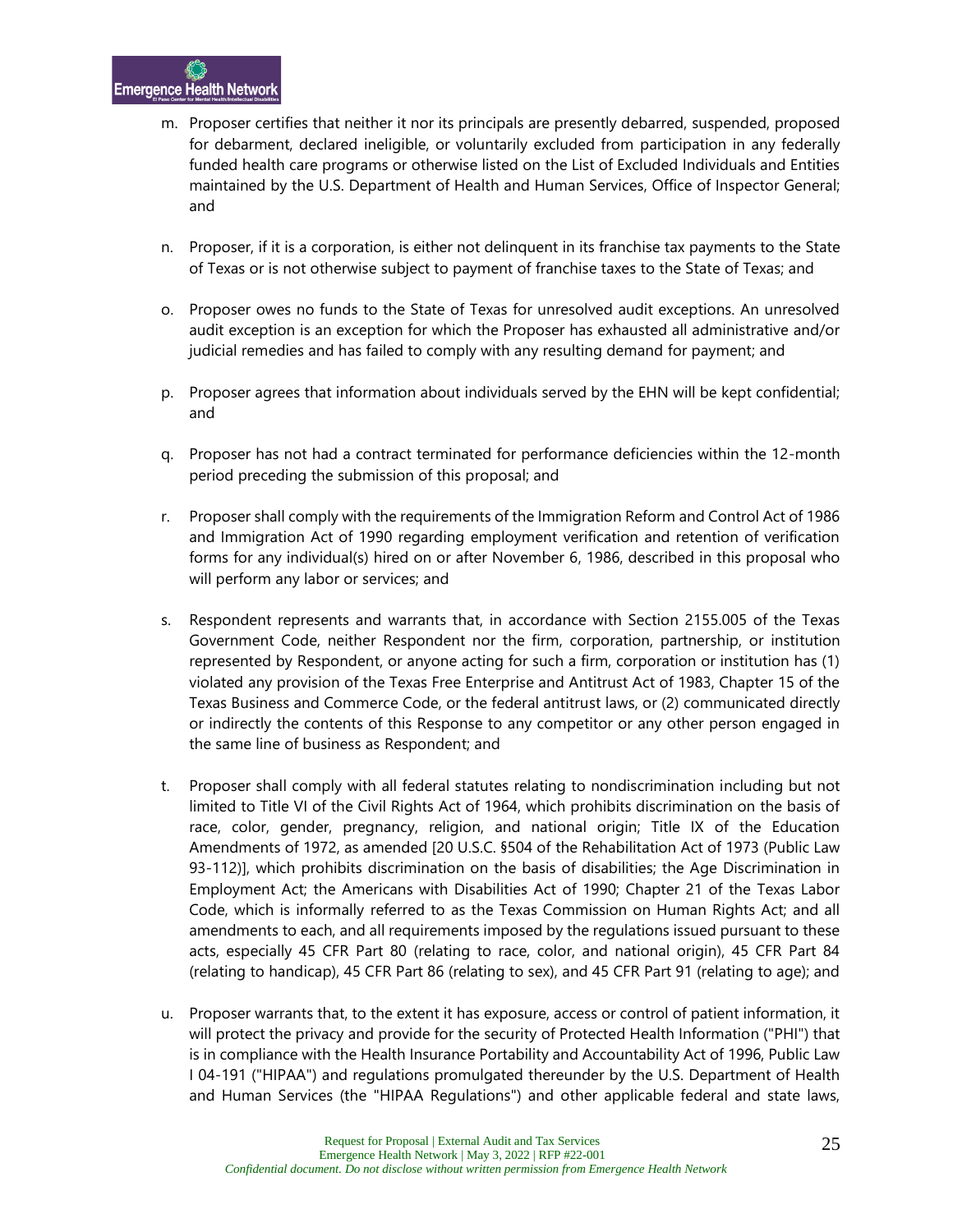including, but not limited to the requirements of Texas Health and Human Services as stated within their Data Use Agreement.

- v. Proposer shall comply with the requirements of Chapter 81 of the Texas Civil Practice and Remedies Code; and
- w. As provided by the Texas Family Code, §231.006, a child support obligor who is more than 30 days delinquent in paying child support and a business entity in which the obligor is a sole proprietor, partner, shareholder, or owner with an ownership interest of at least twenty-five percent (25%) is not eligible to receive payments from state funds under a contract to provide property, materials, or services or receive a state-funded grant or loan. Proposer certifies that it is not ineligible to receive any payments under any contract resulting from its proposal and acknowledges that any contract that is executed as a result of its proposal may be terminated and payment may be withheld if this certification is inaccurate; and
- x. Proposer agrees to provide EHN with any information necessary to validate any statements made in its proposal, as requested by EHN. Such requests may include, but not necessarily be limited to, allowing access for on-site observation, granting permission for EHN to verify information with third parties, and allowing inspection of Proposer's records. Proposer understands that failure to substantiate any statements made in Proposer' s proposal shall result in disqualification of the proposal.
- y. Proposer represents and warrants that it has determined what licenses, certifications and permits are required under the contract and has acquired all applicable licenses, certifications, and permits.

NOTICE: EHN will not be liable for any fees or charges not specifically detailed in your proposal.

*EHN is an equal opportunity employer.*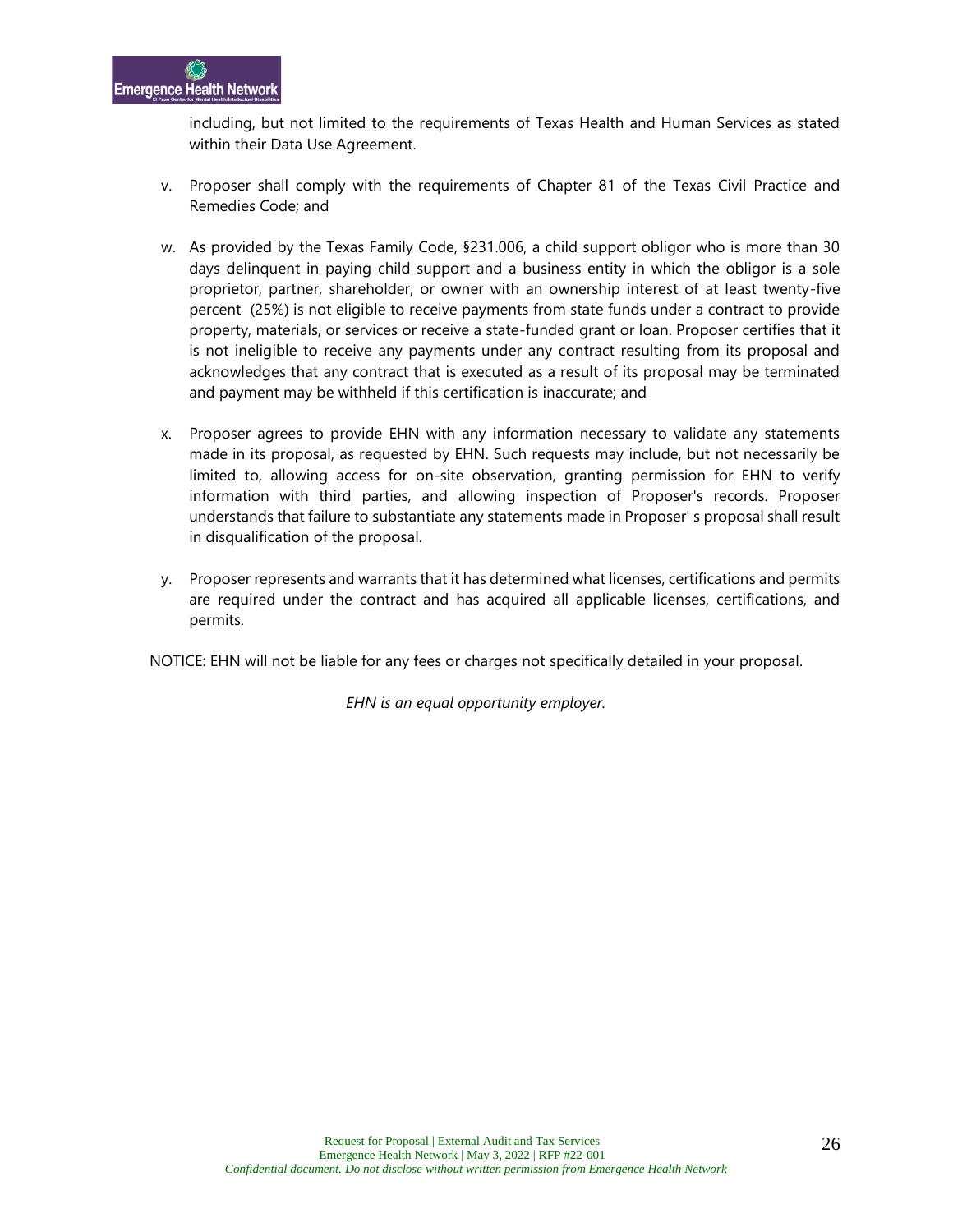

**Appendix A**



#### **External Auditing and Tax Services RFP # 22-001**

Vendor must meet specifications **\*\*\*THIS MUST BE THE FIRST PAGE ON PROPOSAL\*\*\***

Please do not include tax, as EHN is tax-exempt. We will sign tax exemption certificates covering these items. **Please submit one (1) original copy with the application to: Emergence Health Network, Attention: Purchasing Department. 201 E. Main Suite 600, El Paso, TX 79901, or email to: [RFP@ehnelpaso.org i](mailto:RFP@ehnelpaso.org)n a PDF format.** 

I or we agree to furnish the following described equipment, supplies, or services for the prices shown in accordance with specifications listed below or attached. By execution of this proposal, I hereby represent and warrant to Emergence Health Network that I have read and understood the Proposal Documents and the Contract Documents, and this application is made in accordance with the Application Documents.

\_\_\_\_\_\_\_\_\_\_\_\_\_\_\_\_\_\_\_\_\_\_\_\_\_ \_\_\_\_\_\_\_\_\_\_\_\_\_\_\_\_\_\_\_\_\_\_

\_\_\_\_\_\_\_\_\_\_\_\_\_\_\_\_\_\_\_\_\_\_\_\_\_\_\_\_\_\_\_\_\_\_\_\_ \_\_\_\_\_\_\_\_\_\_\_\_\_\_\_\_\_\_\_\_\_\_\_\_\_\_\_\_\_\_\_\_

\_\_\_\_\_\_\_\_\_\_\_\_\_\_\_\_\_\_\_\_\_\_\_\_\_\_\_\_\_\_\_\_\_\_\_\_ \_\_\_\_\_\_\_\_\_\_\_\_\_\_\_\_\_\_\_\_\_\_\_\_\_\_\_\_\_\_\_\_

\_\_\_\_\_\_\_\_\_\_\_\_\_\_\_\_\_\_\_\_\_\_\_\_\_\_\_\_\_\_\_\_\_\_\_\_ \_\_\_\_\_\_\_\_\_\_\_\_\_\_\_\_\_\_\_\_\_\_\_\_\_\_\_\_\_\_\_\_

\_\_\_\_\_\_\_\_\_\_\_\_\_\_\_\_\_\_\_\_\_\_\_\_\_\_\_\_\_\_\_\_\_\_\_\_ \_\_\_\_\_\_\_\_\_\_\_\_\_\_\_\_\_\_\_\_\_\_\_\_\_\_\_\_\_\_\_\_

\_\_\_\_\_\_\_\_\_\_\_\_\_\_\_\_\_\_\_\_\_\_\_\_\_\_\_\_\_\_\_\_\_\_\_\_ \_\_\_\_\_\_\_\_\_\_\_\_\_\_\_\_\_\_\_\_\_\_\_\_\_\_\_\_\_\_\_\_

Federal Tax Identification No. City, State, Zip Code

DUNS Number

Company **Mailing Address** 

Representative Name & Title Telephone Number include area code

Signature Fax Number include area code

Date **Email Address**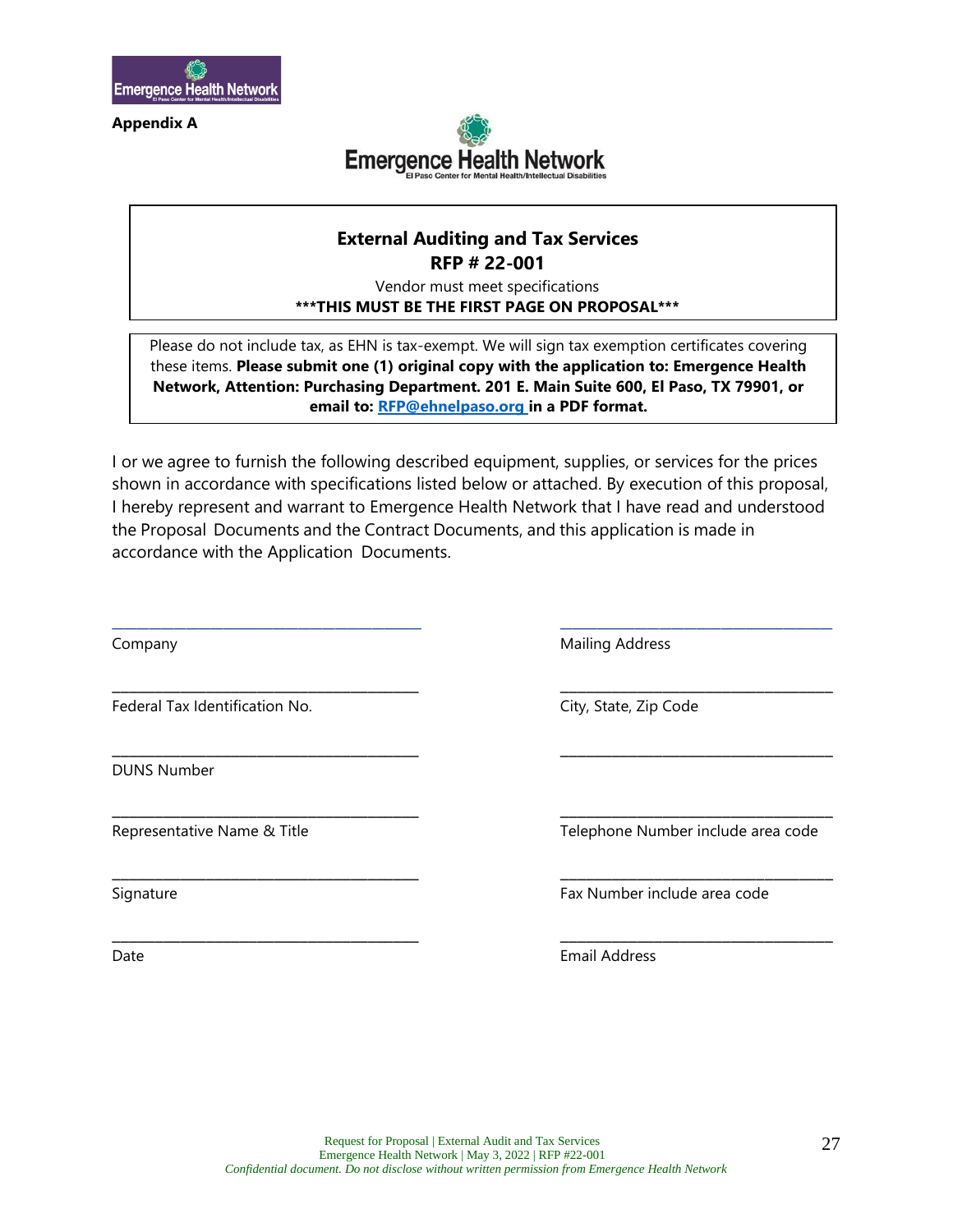

**Appendix B**



#### **DEVIATION FORM**

*All deviations to this Solicitation (Proposal and Sample Contract) must be noted on this sheet.* In the absence of any entry on this Deviation Form, the prospective vendor assures EHN of their full agreement and compliance with the Specifications, Terms and Conditions.

Each response to this Solicitation shall contain a Deviation Form, which states the prospective vendor's commitment to the provisions of this Solicitation. An individual authorized to execute contracts must sign the Deviation Form. Any exceptions taken to the terms and conditions identified in this Solicitation Package including the Sample Contract must be expressly stated in the Deviation Form. *(Attachment B)*

#### *THIS DEVIATION FORM MUST BE SIGNED BY EACH PROSPECTIVE VENDOR WHETHER THERE ARE DEVIATIONS LISTED OR NOT, AND SUBMITTED WITH THIS SOLICITATION*

| SPEC # / Section # / Page # | <b>DEVIATION(S)</b> |
|-----------------------------|---------------------|
|                             |                     |
|                             |                     |
|                             |                     |
|                             |                     |
|                             |                     |
|                             |                     |
|                             |                     |
|                             |                     |
|                             |                     |
|                             |                     |
|                             |                     |
|                             |                     |
|                             |                     |
|                             |                     |
|                             |                     |
|                             |                     |
|                             |                     |
|                             |                     |
|                             |                     |
|                             |                     |
|                             |                     |
|                             |                     |
|                             |                     |
|                             |                     |

**Independent Contractor/Firm Authorized Signature Date**

**\_\_\_\_\_\_\_\_\_\_\_\_\_\_\_\_\_\_\_\_\_\_\_\_\_\_\_\_\_\_\_\_\_ \_\_\_\_\_\_\_\_\_\_\_\_\_\_\_\_\_\_\_\_\_\_\_\_\_\_\_\_\_\_\_\_\_\_ \_\_\_\_\_\_\_\_\_**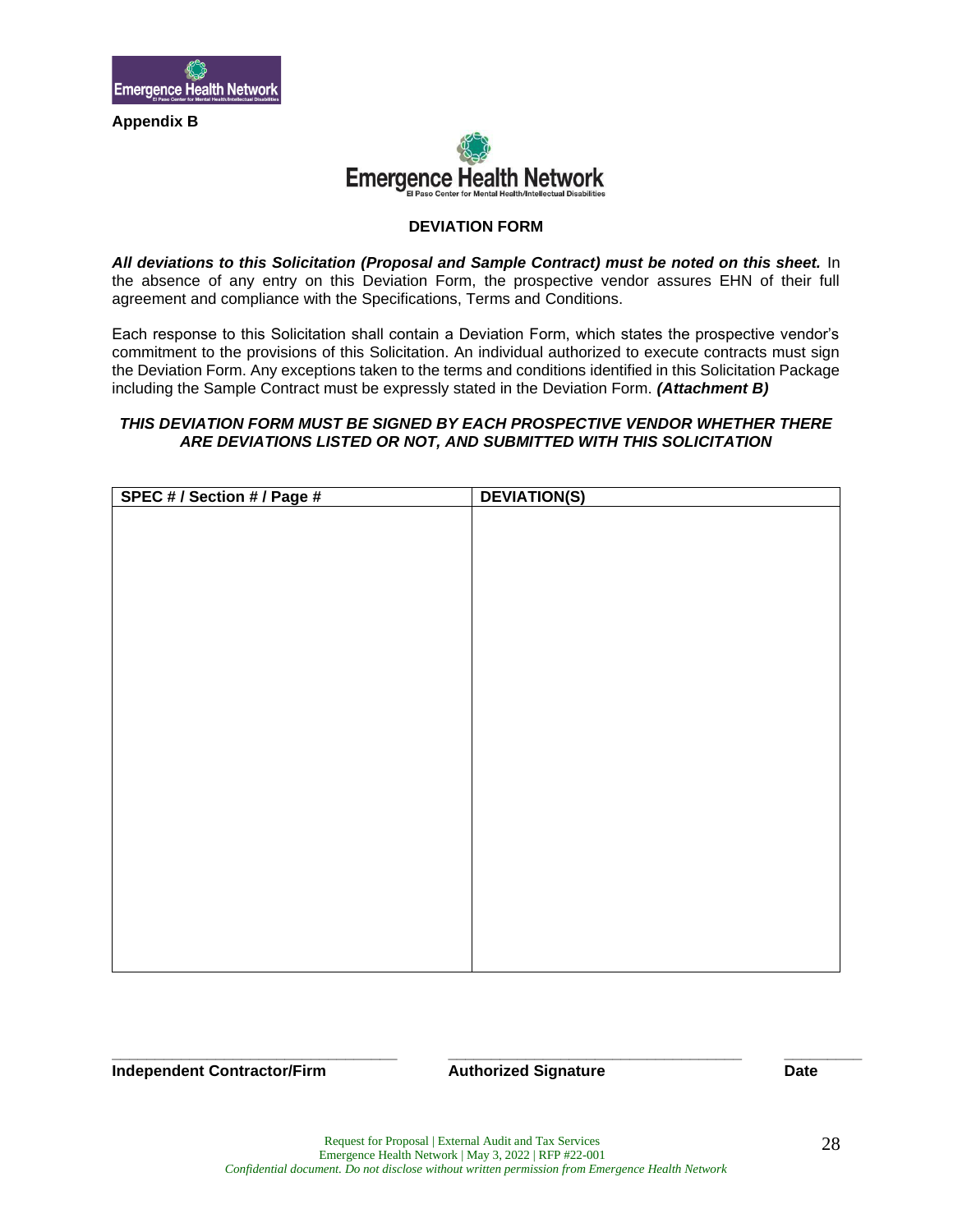

#### **Appendix C**

#### **HUB SUBCONTRACTING PLAN HISTORICALLY UNDERUTILIZED BUSINESS**

*(HUB-LOI IS USED BY POTENTIAL VENDOR/VENDOR TO IDENTIFY SUB-VENDORS SELECTED FOR WORK ON THE CONTRACT)*

| Bid/Proposal Number: _________________                                                                            |
|-------------------------------------------------------------------------------------------------------------------|
| Contract Amount: _____________                                                                                    |
|                                                                                                                   |
| Duration of Contract: ________________                                                                            |
| Name of Subcontractor/Supplier:                                                                                   |
|                                                                                                                   |
| Phone: _______-__________________                                                                                 |
| Is the subcontractor a certified HUB? _______ Yes _______ No                                                      |
|                                                                                                                   |
| Dollar amount of contract with subcontractor /supplier: \$                                                        |
| Percentage amount of contract with subcontractor /supplier: %                                                     |
| Description of materials/services performed under agreement with the subcontractor for<br>amount indicated above: |
|                                                                                                                   |
|                                                                                                                   |
|                                                                                                                   |
|                                                                                                                   |
|                                                                                                                   |
|                                                                                                                   |

#### **PLEASE SUBMIT A SEPARATE FORM FOR EACH SUBVENDOR/SUPPLIER**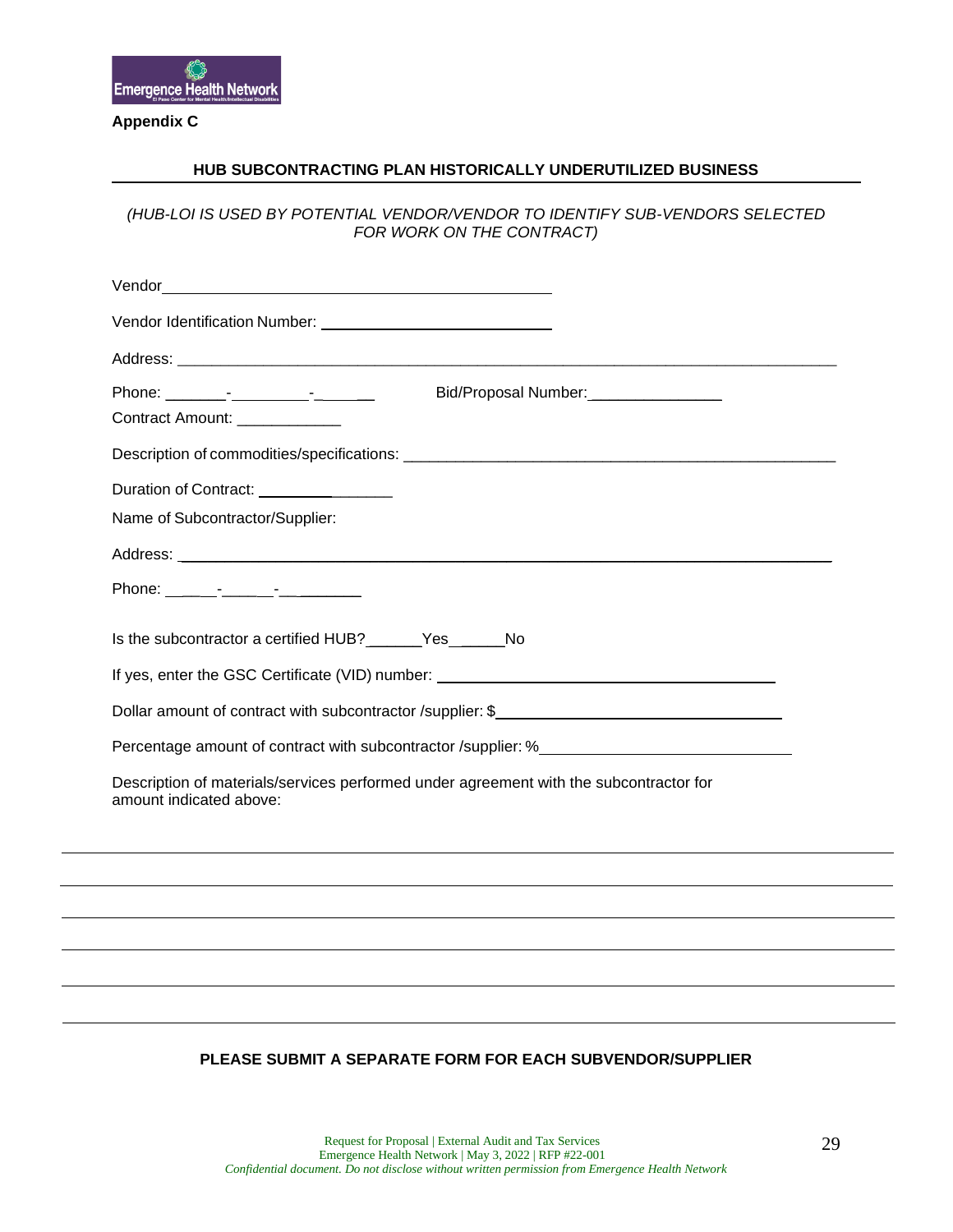

**Appendix D**



### **CONFLICT OF INTEREST QUESTIONNAIRE FORM CIQ**

**For vendor or other person doing business with a local governmental entity**

| This questionnaire reflects changes made to the law by H.B. 1491, 80th Leg., Regular                                                                                                                                                                                                    | <b>OFFICE USE ONLY</b> |  |  |
|-----------------------------------------------------------------------------------------------------------------------------------------------------------------------------------------------------------------------------------------------------------------------------------------|------------------------|--|--|
| Session.                                                                                                                                                                                                                                                                                | Date Received          |  |  |
| This questionnaire is being filed in accordance with Chapter 176, Local Government Code by a<br>person who has a business relationship as defined by Section 176.001(1-a) with a local<br>governmental entity and the person meets requirements under Section 176.006(a).               | RFP# 22-001            |  |  |
| By law, this questionnaire must be filed with the records administrator of the local governmental<br>entity not later than the 7th business day after the date the person becomes aware of facts that<br>require the statement to be filed. See Section 176.006, Local Government Code. |                        |  |  |
| A person commits an offense if the person knowingly violates Section 176.006, Local Government<br>Code. An offense under this section is a Class C misdemeanor.                                                                                                                         |                        |  |  |
| 1<br>Name of person who has a business relationship with local governmental entity.                                                                                                                                                                                                     |                        |  |  |
| $\overline{2}$                                                                                                                                                                                                                                                                          |                        |  |  |
| Check this box if you are filing an update to a previously filed questionnaire.                                                                                                                                                                                                         |                        |  |  |
| (The law requires that you file an updated completed questionnaire with the appropriate filing authority not later than the 7th<br>business day after the date the originally filed questionnaire becomes incomplete or inaccurate.)                                                    |                        |  |  |
| 3                                                                                                                                                                                                                                                                                       |                        |  |  |
| Name of local government officer with whom filer has employment or business relationship.                                                                                                                                                                                               |                        |  |  |
| Name of Officer                                                                                                                                                                                                                                                                         |                        |  |  |
| This section (item 3 including subparts A, B, C & D) must be completed for each officer with whom the filer has an<br>employment or other business relationship as defined by Section 176.001(1-a), Local Government Code. Attach<br>additional pages to this Form CIQ as necessary.    |                        |  |  |
| A. Is the local government officer named in this section receiving or likely to receive taxable income, other<br>than investment income, from the filer of the questionnaire?                                                                                                           |                        |  |  |
| Yes<br>No                                                                                                                                                                                                                                                                               |                        |  |  |
| B. Is the filer of the questionnaire receiving or likely to receive taxable income, other than investment<br>income, from or at the direction of the local government officer named in this section AND the taxable<br>income is not received from the local governmental entity?       |                        |  |  |
| No<br>Yes                                                                                                                                                                                                                                                                               |                        |  |  |
| C. Is the filer of this questionnaire employed by a corporation or other business entity with respect to<br>which the local government officer serves as an officer or director, or holds an ownership of 10<br>percent or more?                                                        |                        |  |  |
| Yes<br>No                                                                                                                                                                                                                                                                               |                        |  |  |
| D. Describe each employment or business relationship with the local government officer named in this section.                                                                                                                                                                           |                        |  |  |
|                                                                                                                                                                                                                                                                                         |                        |  |  |
| Signature of the person doing business with the governmental entity<br>Date                                                                                                                                                                                                             |                        |  |  |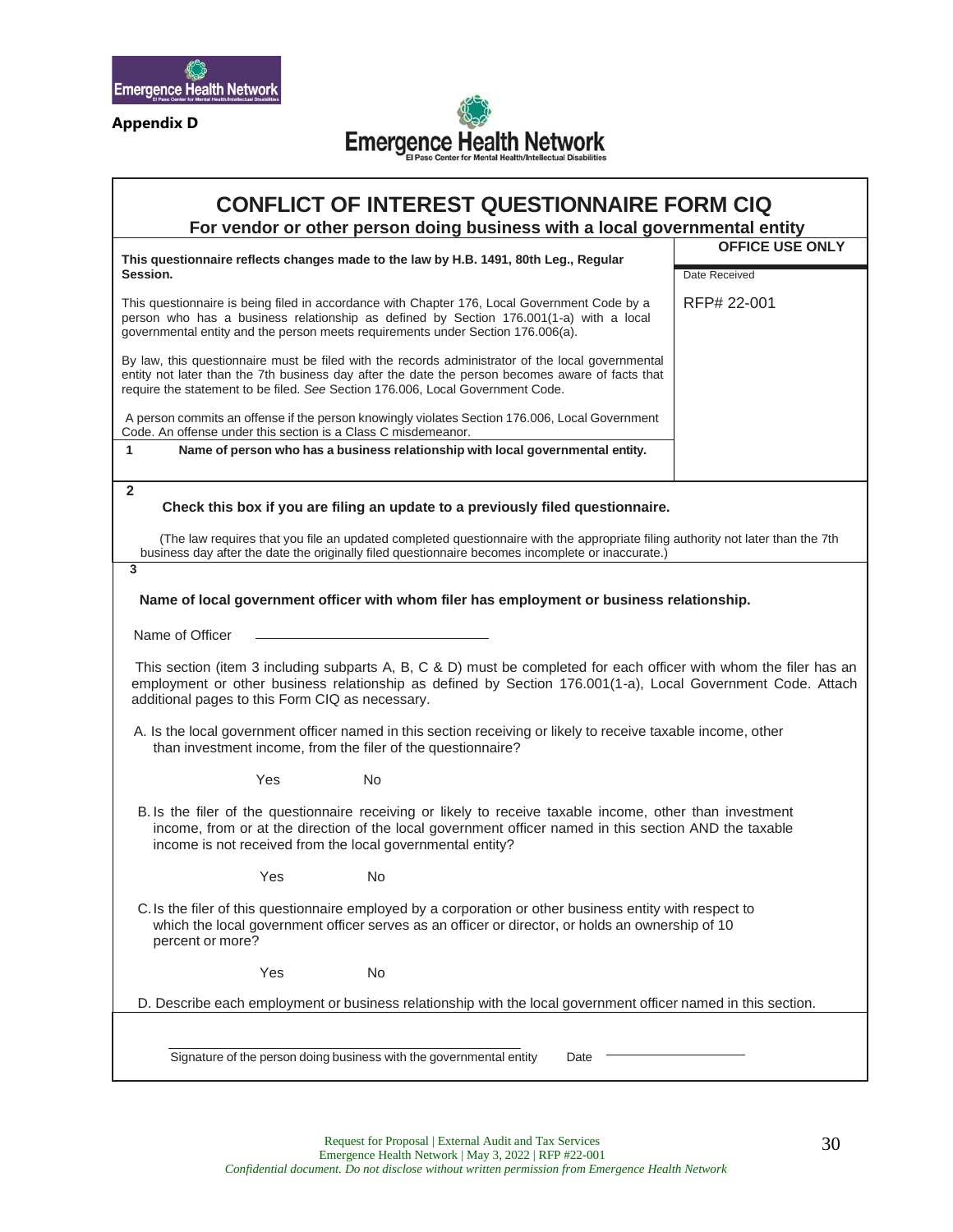

**Appendix E**



#### **CERTIFICATION REGARDING LOBBYING**

#### **PART A. PREAMBLE**

Federal legislation, Section 319 of Public Law 101-121 generally prohibits entities from using federally appropriated funds to lobby the executive or legislative branches of the federal government. Section 319 specifically requires disclosure of certain lobbying activities. A federal government-wide rule, "New Restrictions on Lobbying", published in the Federal Register, February 26, 1990, requires certification and disclosure in specific instances.

#### **PART B. CERTIFICATION**

This certification applies only to the instant federal action for which the certification is being obtained and is a material representation of fact upon which reliance was placed when this transaction was made or entered into. Submission of this certification is a prerequisite for making or entering into this transaction imposed by section 1352, title 31, U.S. Code. Any person who fails to file the required certification shall be subject to a civil penalty of not less than \$100,000 for each such failure.

The undersigned certifies, to the best of his or her knowledge and belief, that:

- 1. No federally appropriated funds have been paid or will be paid, by or on behalf of the undersigned, to any person for influencing or attempting to influence an officer or employee of any agency, a member of Congress, an officer or employee of Congress, or an employee of a member of Congress in connection with the awarding of any federal contract, the making of any federal grant, the making of any federal loan, the entering into of any cooperative agreement, or the extension, continuation, renewal, amendment, or modification of any federal contract, grant, loan, or cooperative agreement.
- 2. If any funds other than federally appropriated funds have been paid or will be paid to any person for influencing or attempting to influence an officer or employee of any agency, a member of Congress, an officer or employee of Congress, or an employee of a member of Congress in connection with these federally funded contract, subcontract, subgrant, or cooperative agreement, the undersigned shall complete and submit "Disclosure Form to Report Lobbying", in accordance with its instructions.
- 3. The undersigned shall require that the language of this certification be included in the award documents for all covered subawards at all tiers (including subcontracts, subgrants, and contracts under grants, loans, and cooperative agreements) and that all covered subrecipients will certify and disclose accordingly.

Do you have, or do you anticipate having covered sub-awards under this transaction? □ Yes

 $\Box$  No

| <b>Name of Provider</b>           | Vendor ID No. or Social Security No.   Program No. |       |  |
|-----------------------------------|----------------------------------------------------|-------|--|
| Name of Authorized Representative |                                                    | Title |  |

Signature – Authorized Representative Date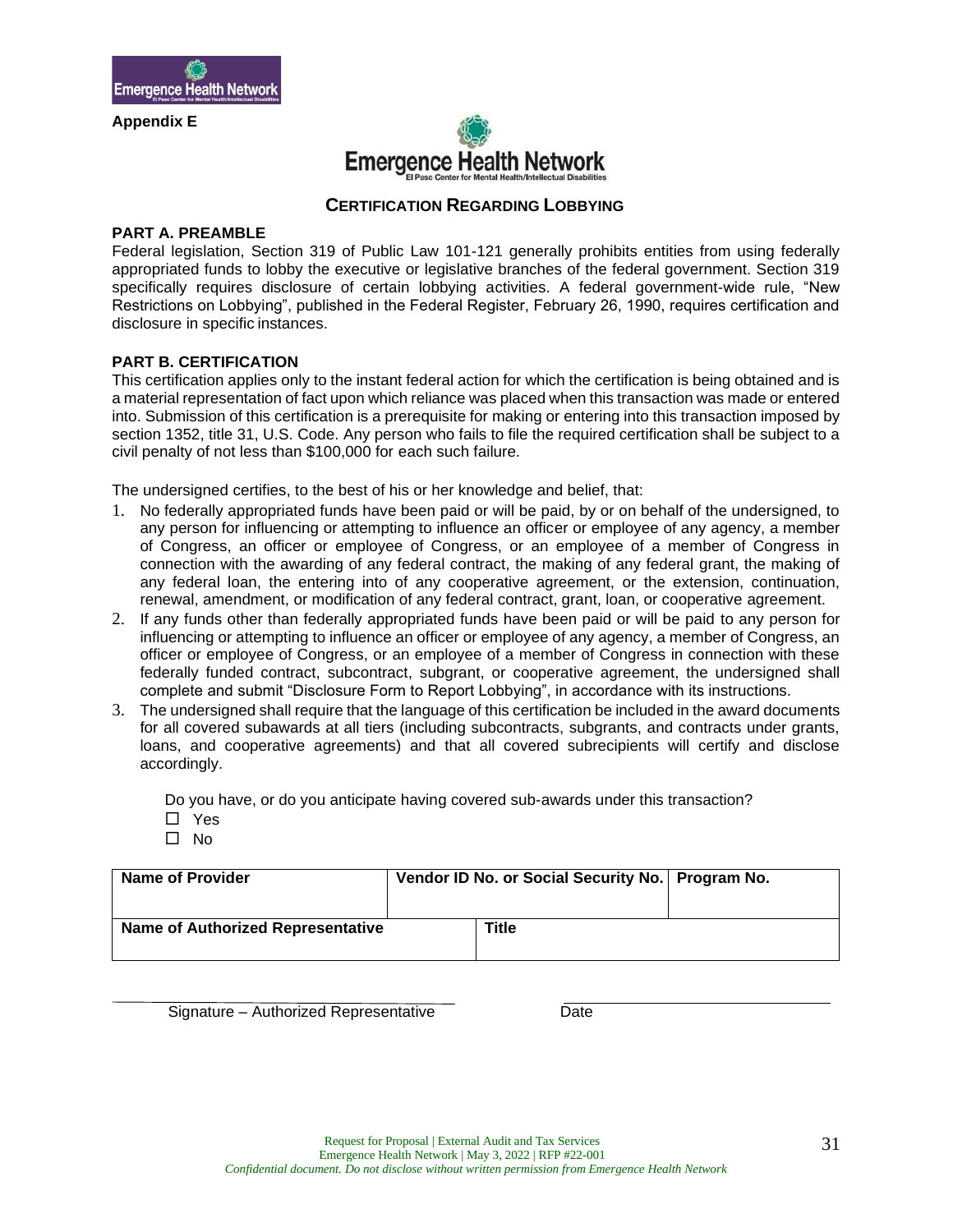

**Appendix F**



201 E. Main Suite 600 El Paso, TX 79901 (915) 887-3410 Fax: (915) 351-4703

**\_\_\_\_\_\_\_\_\_\_\_\_\_\_\_\_\_\_\_\_\_\_\_\_\_\_\_\_\_\_\_\_\_\_\_\_\_\_\_\_\_\_\_\_\_\_\_\_\_\_\_\_\_\_\_\_\_\_\_\_\_\_\_\_\_\_\_\_\_\_\_\_\_\_\_\_\_\_**

RE: External Auditing and Tax Services RFP # 22-001

Dear Applicant:

All applicants and potential vendors who contract or seek to contract for the sale or purchase of property, goods, or services with any local government entity to complete and submit a Conflicts of Interest Questionnaire.

Attached is a copy of the questionnaire.

In filling out the Questionnaire, the following are EHN Officers that will award the proposal and the employees which will make a recommendation:

EHN Officers:

Thomas B. Goldfarb, Chair Alexsandra Annello, Vice-Chair Cindy Stout., Secretary David Stout, Trustee Dr. Peter M. Thompson, Trustee Monica Salaiz-Narvaez, Trustee Brenda A. Risch, Trustee Lt. Scott Romero – Ex Officio

EHN Employees:

Kristen Daugherty, CEO Ashley Sandoval, Associate CEO Carlos Ortiz, CFO Rene Hurtado, Chief of Staff Rene Navarro, Chief Compliance Officer Tewiana Norris, Ph. D. Chief Nursing Officer Chrystal Davis, Chief Clinical Officer Marcelo Rodriguez-Chevres, MD, CMO, ODD Psychiatry Juan Gonzalez- Chief Information Officer Carol Thornburg DO- CMO Substance Abuse Sylvia Rodriguez, Purchasing Manager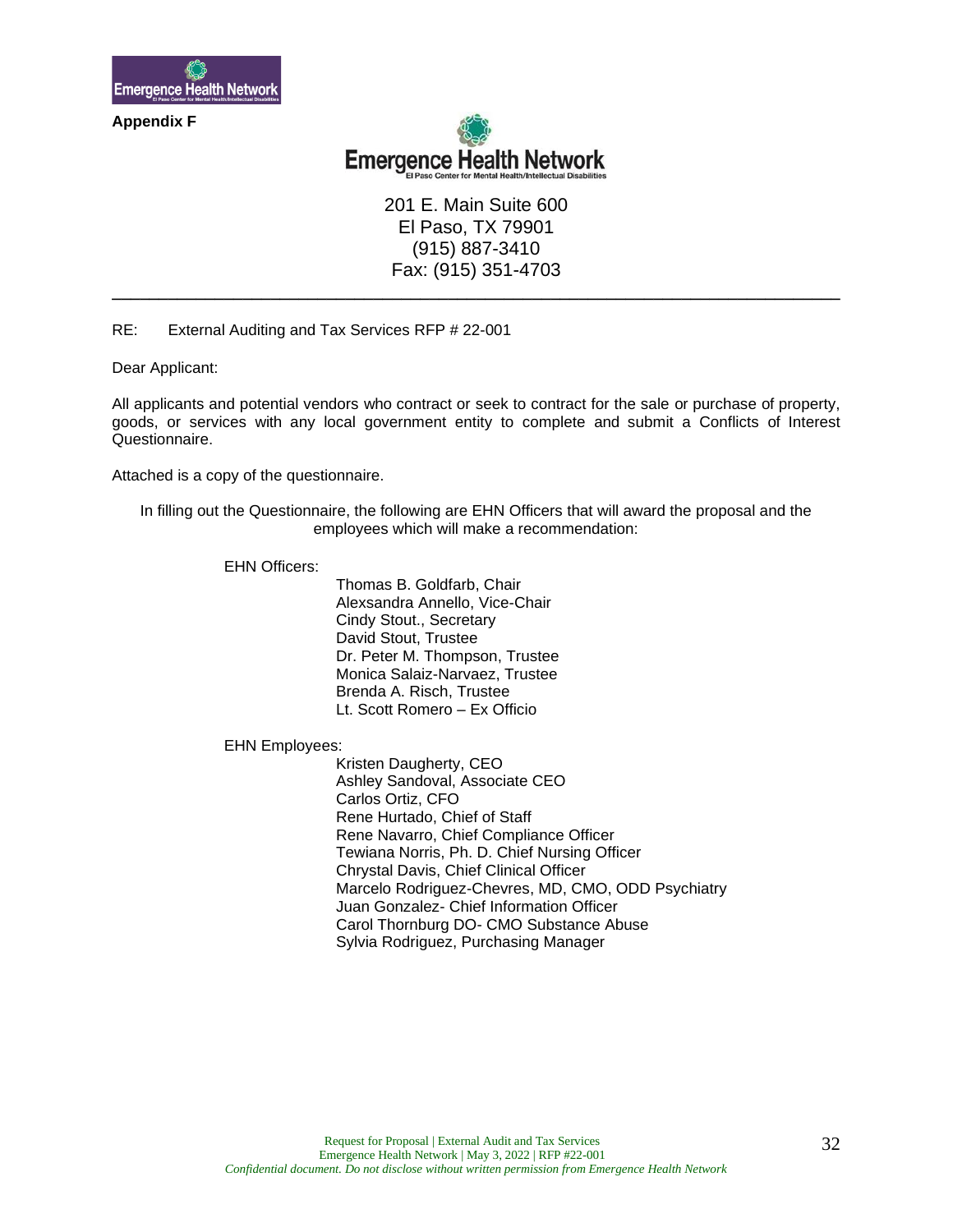

#### **Appendix G**

#### **SOLICITATION CHECKLIST External Auditing and Tax Services RFP # 22-001 This Checklist Is Provided for Your Convenience**

Did you visit our website (www.emergencehealthnetwork.org) for any addendums? Did you provide one original, or an electronic copy submitted to RFP@ehnelpaso.org of your response? Electronic copies must reflect the original hard copy in a PDF format. Did you sign all documents?

- $\Box$  EHN Signature Page (Appendix A)
- $\Box$  Deviation Form (Appendix B)
- $\Box$  Hub Subcontracting Plan Historically Underutilized Business (Appendix C)
- $\Box$  Conflict of Interest Questionnaire (Appendix D)
- $\Box$  Certification Regarding Lobbying (Appendix E)
- $\Box$  Transmittal letter
- $\square$  Pricing Worksheet
- $\square$  Summary of Proposal
- $\Box$  Financial Consideration
- □ Customer References

**Appendix H**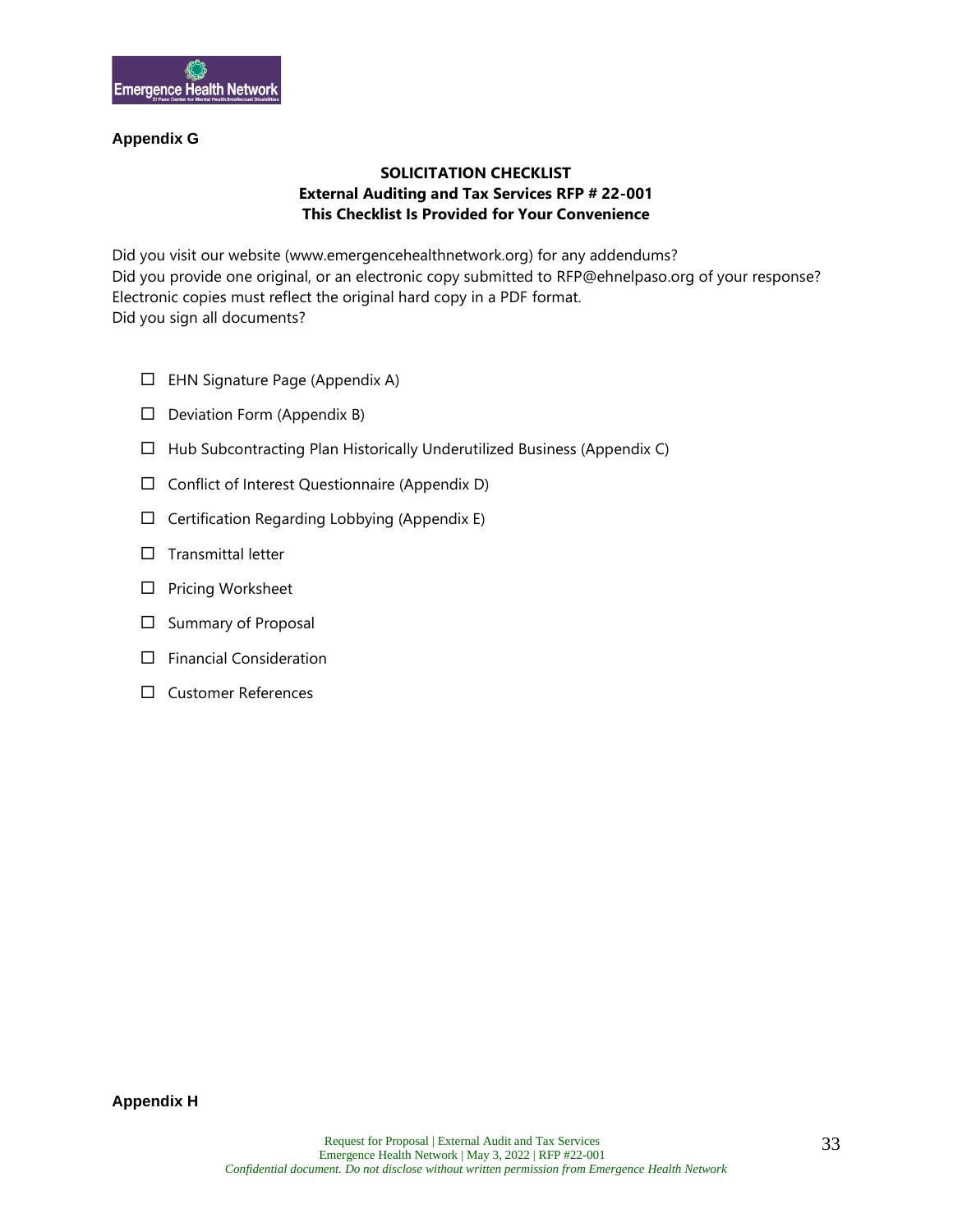

#### **ACRONYMS**

- ACEO Associate Chief Executive Officer
- AES Advanced Encryption Standards
- BAA Business Associate Agreement
- BAFO Best and Final Offer
- CEO Chief Executive Officer
- CIQ Conflict of Interest Questionnaire
- CFR Code of Federal Regulations
- DUA Data Use Agreement
- EHN Emergence Health Network
- FEIN Federal Identification Number
- FTP File Transfer Protocol
- GAAP Generally Accepted Accounting Principles
- HHSC Health and Human Services Commission
- HIPAA Health Insurance Portability and Accountability Act
- HTTP Hyper-Text Transfer Protocol
- ISO International Organization for Standardization
- IT Information Technology
- LIDDA Local Intellectual and Developmental Disability Authority
- LMHA Local Mental Health Authority
- MFP Multi-function Printer
- NIST National Institute of Standards and Technology
- QSOA Qualified Service Organization Agreement
- SQL Structured Query Language